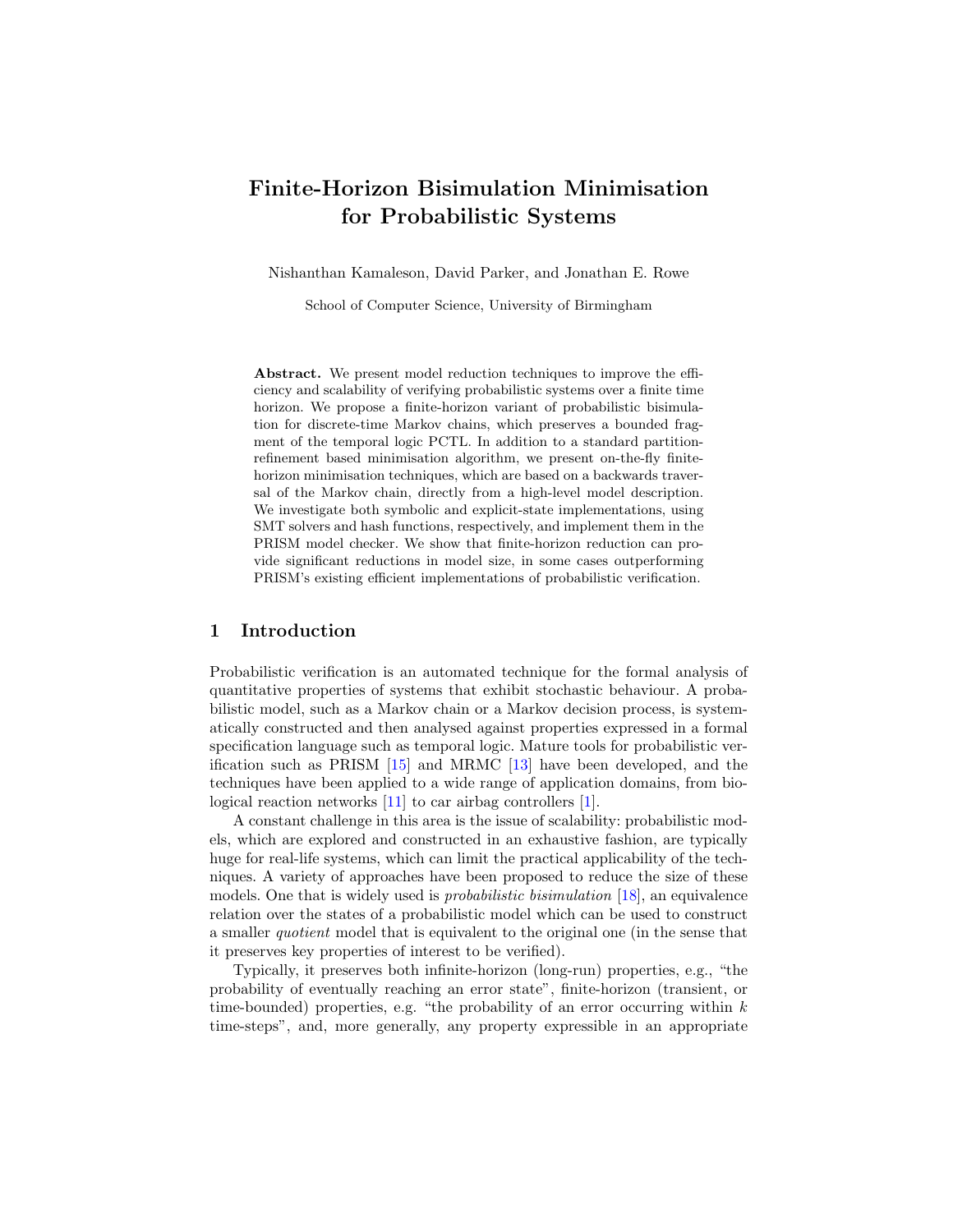temporal logic such as PCTL  $[10]$ . It has been shown that, in contrast to nonprobabilistic verification, the effort required to perform bisimulation minimisation can pay off in terms of the total time required for verification [\[12\]](#page-16-4).

In this paper, we consider model reduction techniques for finite-horizon properties of Markov chains. We propose a finite-horizon variant of probabilistic bisimulation, which preserves stepwise behaviour over a finite number of steps, rather than indefinitely, as in standard probabilistic bisimulation. This permits a more aggressive model reduction, but still preserves satisfaction of PCTL formulae of bounded depth (i.e., whose interpretation requires only a bounded exploration of the model). Time-bounded properties are commonly used in probabilistic verification, e.g., for efficiency ("the probability of task completion within k steps") or for reliabilty ("the probability of an error occurring within time  $k$ ").

We formalise finite-horizon probabilistic bisimulation, define the subset of PCTL that it preserves and then give a partition-refinement based algorithm for computing the coarsest possible finite-horizon bisimulation relation, along with a corresponding quotient model. The basic algorithm is limited by the fact it requires the full Markov chain to be constructed before it is minimised, which can be a bottleneck. So, we then develop on-the-fly approaches, which construct the quotient model directly from a high-level model description of the Markov chain, based on a backwards traversal of its state space. We propose two versions: one symbolic, based on SMT solvers, and one explicit-state.

We implemented all algorithms in PRISM and evaluated them on a range of examples. First, we apply the partition-refinement based approach to some standard benchmarks to investigate the size of the reduction that can be obtained in a finite-horizon setting. Then, we apply the on-the-fly approach to a class of problems to which it is particularly well suited: models with a large number of possible initial configurations, on which we ask questions such as "from which initial states does the probability of an error occurring within 10 seconds exceed 0.01?". We show that on-the-fly finite-horizon bisimulation can indeed provide significant gains in both verification time and scalability, demonstrated in each case by outperforming the existing efficient implementations in PRISM.

Related Work. For the standard notion of probabilistic bisimulation on Markov chains [\[18\]](#page-17-1), various decision procedure and minimisation algorithms have been developed. Derisavi et al. [\[9\]](#page-16-5) proposed an algorithm with optimal complexity, assuming the use of splay trees and, more recently, a simpler solution was put forward in [\[20\]](#page-17-2). Signature-based approaches, which our first, partition-refinement algorithm adapts, have been studied in, for example, [\[9,](#page-16-5)[22\]](#page-17-3). Also relevant is the SMT-based bisimulation minimisation technique of [\[6\]](#page-16-6) which, like our on-the-fly algorithm, avoids construction of the full model when minimising. Our SMTbased algorithm has an additional benefit in that it works on model descriptions with state-dependent probabilities. Other probabilistic verification methods have been developed based on backwards traversal of a model, for example for probabilistic timed automata  $[16]$ , but this is for a different class of models and does not perform minimisation. Della Penna et al. considered finite-horizon verification of Markov chains [\[7\]](#page-16-7), but using disk-based methods, not model reduction.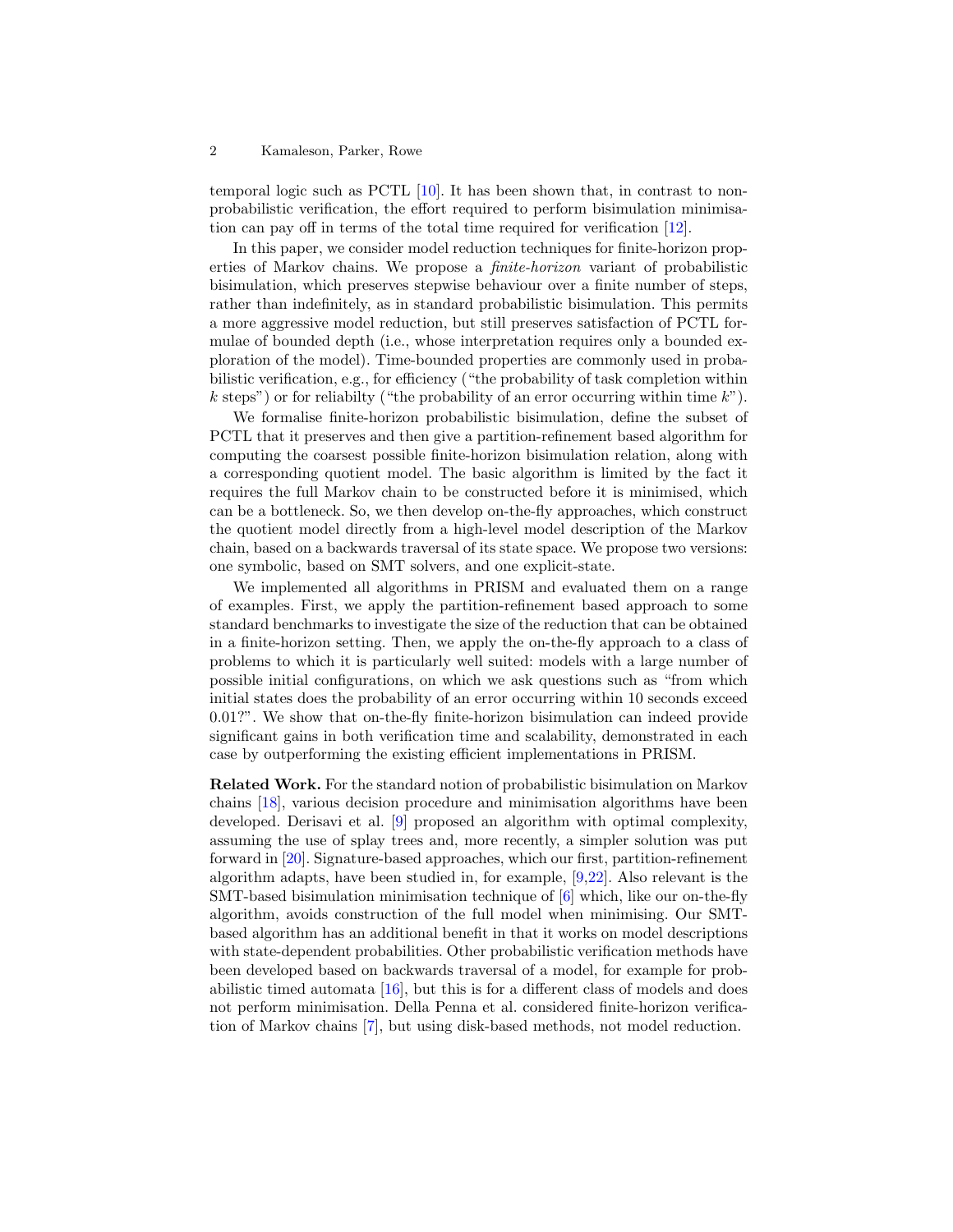### 2 Preliminaries

We start with some background on probabilistic verification of Markov chains.

#### 2.1 Discrete-time Markov Chains

A discrete-time Markov chain (DTMC) can be thought of as a state transition system where transitions between states are annotated with probabilities.

**Definition 1 (DTMC).** A DTMC is a tuple  $\mathcal{D} = (\mathcal{S}, \mathcal{S}_{init}, P, \mathcal{AP}, \mathcal{L})$ , where:

- $− S$  is a finite set of states and  $\mathcal{S}_{init} \subseteq \mathcal{S}$  is a set of initial states;
- $\mathbf{P} : S \times S \rightarrow [0,1]$  is a transition probability matrix, where, for all states  $s \in \mathcal{S}$ , we have  $\sum_{s' \in \mathcal{S}} \mathbf{P}(s, s') = 1$ ;
- $-$  AP is a set of atomic propositions and  $\mathcal{L}: \mathcal{S} \to 2^{\mathcal{AP}}$  is a labelling function giving the set of propositions from AP that are true in each state.

For each pair s, s' of states,  $P(s, s')$  represents the probability of going from s to s'. If  $\mathbf{P}(s, s') > 0$ , then s is a predecessor of s' and s' is a successor of s. For a state s and set  $C \subseteq \mathcal{S}$ , we will often use the notation  $\mathbf{P}(s, C) := \sum_{s' \in \mathcal{S}} \mathbf{P}(s, s')$ .

A path  $\sigma$  of a DTMC  $\mathcal D$  is a finite or infinite sequence of states  $\sigma = s_0s_1s_2 \ldots$ such that  $\forall i \geq 0, s_i \in \mathcal{S}$  and  $\mathbf{P}(s_i, s_{i+1}) > 0$ . The i<sup>th</sup> state of the path  $\sigma$  is denoted by  $\sigma[i]$ . We let  $Path^{\mathcal{D}}(s)$  denote the set of infinite paths of  $\mathcal{D}$  that begin in s. To reason formally about the behaviour of a DTMC, we define a probability measure  $Pr_s$  over the set of infinite paths  $Path<sup>D</sup>(s)$  [\[14\]](#page-16-8).

### 2.2 Probabilistic Computation Tree Logic

Properties of probabilistic models can be expressed using Probabilistic Computation Tree Logic (PCTL) [\[10\]](#page-16-3) which extends Computation Tree Logic (CTL) with time and probabilities. In PCTL, state formulae  $\Phi$  are interpreted over states of a DTMC and path formulae  $\phi$  are interpreted over paths.

<span id="page-2-0"></span>Definition 2 (PCTL). The syntax of PCTL is as follows:

$$
\begin{aligned} \varPhi &::= \text{true} \bigm| a \bigm| \neg \varPhi \bigm| \varPhi \land \varPhi \bigm| \mathsf{P}_{\bowtie p}[\phi] \\ \phi &::= \varPhi \mathsf{U}^{\leq k} \varPhi \end{aligned}
$$

where a is an atomic proposition,  $\sim \in \{ \langle \leq, \leq, \geq \rangle \}$ ,  $p \in [0,1]$  and  $k \in \mathbb{N} \cup \{ \infty \}$ .

The main operator in PCTL, in addition to those that are standard from propositional logic, is the probabilistic operator  $P_{\bowtie p}[\phi]$ , which means that the probability measure of paths that satisfy  $\phi$  is within the bound  $\bowtie$  p. For path formulae  $\phi$ , we allow the (bounded) until operator  $\Phi_1 \mathbb{U}^{\leq k} \Phi_2$ . If  $\Phi_2$  becomes true within k time steps and  $\Phi_1$  is true until that point, then  $\Phi_1 \mathbf{U}^{\leq k} \Phi_2$  is true. In the case where  $k$  equals  $\infty$ , the bounded until operator becomes the unbounded until operator and is denoted by U. For simplicity of presentation, in this paper, we omit the next  $(\mathbf{X} \Phi)$  operator, but this could easily be added.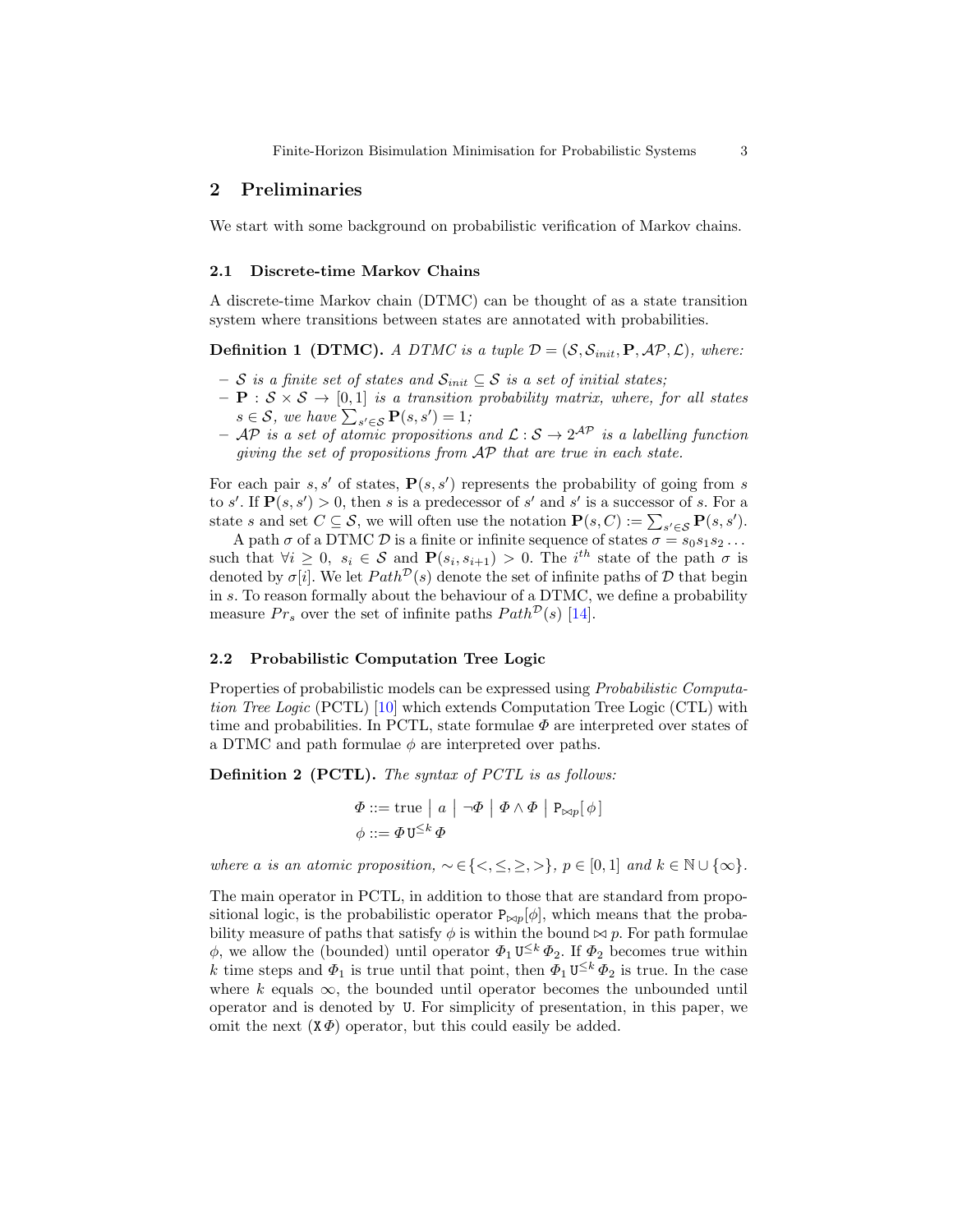**Definition 3 (PCTL semantics).** Let  $\mathcal{D} = (\mathcal{S}, \mathcal{S}_{init}, P, \mathcal{AP}, \mathcal{L})$  be a DTMC. The satisfaction relation  $\models_{\mathcal{D}}$  for PCTL formulae on  $\mathcal D$  is defined by:

 $- s \vDash_{\mathcal{D}} \text{true}$   $\forall s \in \mathcal{S}$  $- s \vDash_{\mathcal{D}} a$  iff  $a \in \mathcal{L}(s)$ <br>  $- s \vDash_{\mathcal{D}} \neg \Phi$  iff  $s \nvDash_{\mathcal{D}} \Phi$  $- s \vDash_{\mathcal{D}} \neg \Phi$ <br>  $- s \vDash_{\mathcal{D}} \Phi_1 \wedge \Phi_2$ iff  $s \vDash_{\mathcal{D}} \Phi_1$  and  $s \vDash_{\mathcal{D}} \Phi_2$  $- s \vDash_{\mathcal{D}} \mathsf{P}_{\bowtie p}[\phi] \quad \text{iff } Pr_s\{\sigma \in Path^{\mathcal{D}}(s) \mid \sigma \vDash_{\mathcal{D}} \phi\} \bowtie p.$  $- \sigma \vDash_{\mathcal{D}} \Phi_1 \mathbf{U}^{\leq k} \Phi_2 \quad \text{iff } \exists i \in \mathbb{N}.(i \leq k \wedge \sigma[i] \vDash_{\mathcal{D}} \Phi_2 \wedge (\forall j. 0 \leq j < i.\sigma[j] \vDash_{\mathcal{D}} \Phi_1))$ 

For example, a PCTL formula such as  $P_{< 0.01}[\neg fail_1 U^{\leq k} fail_2]$  means that the probability of a failure of type 2 occurring with  $k$  time-steps, and before a failure of type 1 does, is less than 0.01. Common derived operators are  $\mathbf{F}\Phi \equiv \text{true}\mathbf{U}\Phi$ , which means that  $\Phi$  eventually becomes true, and  $\mathbf{F}^{\leq k} \Phi \equiv \text{true } \mathbf{U}^{\leq k} \Phi$ , which means that  $\Phi$  becomes true within k steps.

### 2.3 Probabilistic Bisimulation

Larsen and Skou [\[18\]](#page-17-1) defined (strong) probabilistic bisimulation for discrete probabilistic transition systems, which is an equivalence relation used to identify states with identical labellings and (probabilistic) step-wise behaviour.

**Definition 4 (Probabilistic bisimulation).** Let  $\mathcal{D} = (\mathcal{S}, \mathcal{S}_{init}, P, \mathcal{AP}, \mathcal{L})$  be a DTMC and  $R$  an equivalence relation on  $S$ . Then  $R$  is a (strong) probabilistic bisimulation on  $D$  if, for  $(s_1, s_2) \in \mathcal{R}$ :

(i) 
$$
\mathcal{L}(s_1) = \mathcal{L}(s_2)
$$
 and (ii)  $\mathbf{P}(s_1, C) = \mathbf{P}(s_2, C) \cdot \forall C \in \mathcal{S}/\mathcal{R}$ .

States  $s_1, s_2$  are bisimilar if there exists a bisimulation on D containing  $(s_1, s_2)$ .

Two states that are probabilistically bisimilar will satisfy the same properties, including both infinite-horizon (long-run) and finite-horizon (transient) properties. Aziz et al. [\[3\]](#page-16-9) proved that any property in the temporal logic PCTL is also preserved in this manner. Thanks to these results, the analysis of the original Markov chain, such as probabilistic model checking of PCTL, can be equivalently performed on the quotient Markov chain, in which equivalence classes of bisimilar states are lumped together into a single state.

Usually, we are interested in the coarsest possible probabilistic bisimulation for a DTMC  $\mathcal{D}$  (or, in other words, the union of all possible bisimulation relations). We denote the coarsest possible probabilistic bisimulation by ∼. The quotient model  $\mathcal{D}/\sim$  derived using this relation is defined as follows.

**Definition 5 (Quotient DTMC).** Given DTMC  $\mathcal{D} = (\mathcal{S}, \mathcal{S}_{init}, P, \mathcal{AP}, \mathcal{L})$ , the quotient DTMC is defined as  $\mathcal{D}/\sim = (\mathcal{S}', \mathcal{S}'_{init}, \mathbf{P}', \mathcal{AP}, \mathcal{L}')$  where:

$$
\begin{aligned}\n- \mathcal{S}' &= \mathcal{S}/\sim = \{[s]_{\sim} \mid s \in \mathcal{S}\} \\
- \mathcal{S}'_{init} &= \{[s]_{\sim_k} \mid s \in \mathcal{S}_{init}\} \\
- \mathbf{P}'([s]_{\sim}, [s']_{\sim}) &= \mathbf{P}(s, [s']_{\sim}) \\
- \mathcal{L}'([s]_{\sim}) &= \mathcal{L}(s)\n\end{aligned}
$$

and  $|s|_{\sim}$  denotes the unique equivalence class of relation  $\sim$  containing s.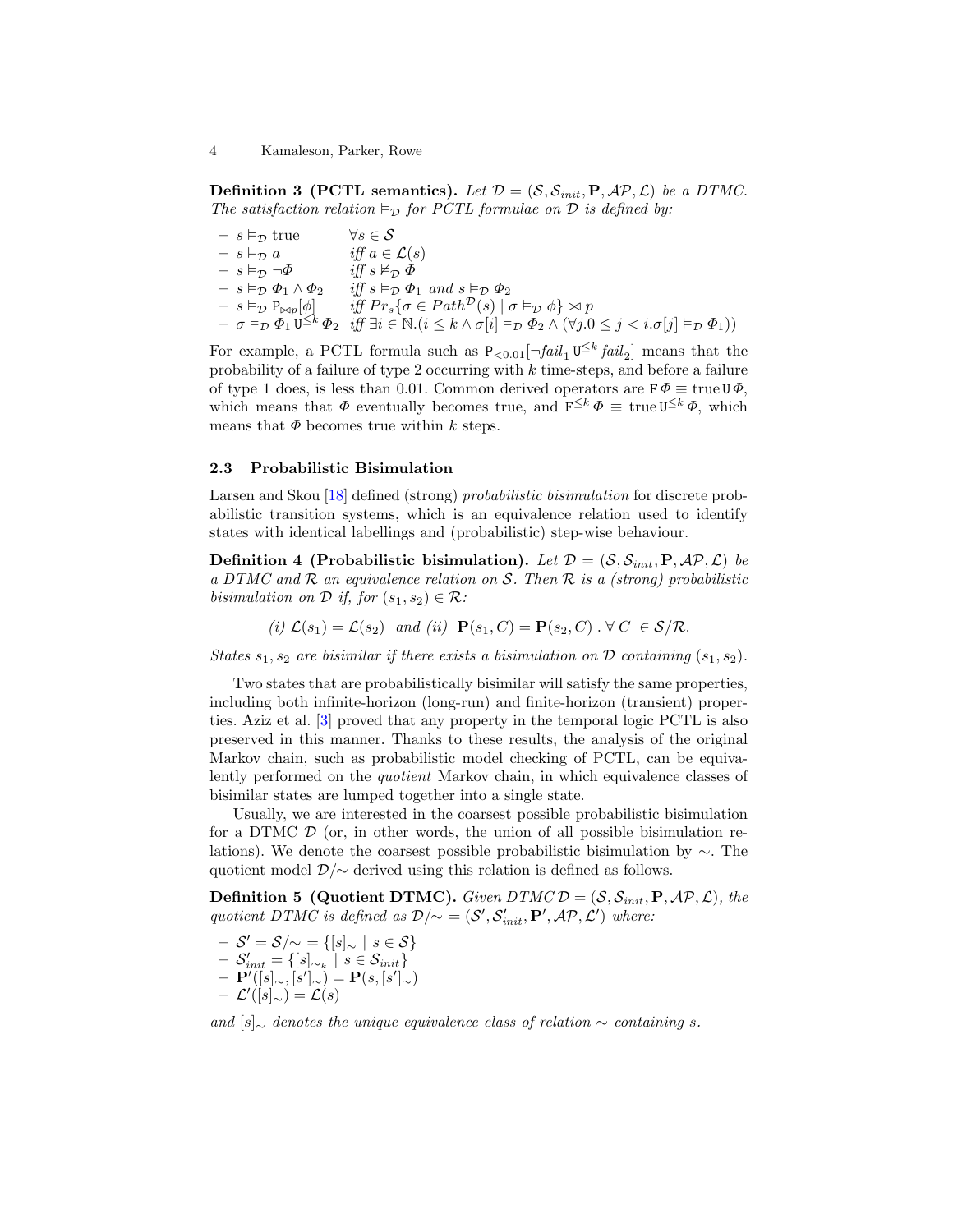## 3 Finite-Horizon Bisimulation

We now formalise the notion of *finite-horizon bisimulation*, a step-bounded variant of standard probabilistic bisimulation for Markov chains [\[18\]](#page-17-1). We fix, from this point on, a DTMC  $\mathcal{D} = (\mathcal{S}, \mathcal{S}_{init}, P, \mathcal{AP}, \mathcal{L})$ . Intuitively, a k-step finitehorizon bisimulation, for non-negative integer  $k$ , preserves the stepwise behaviour of  $D$  over a finite horizon of k steps. We use the following inductive definition.

<span id="page-4-2"></span>**Definition 6 (Finite-horizon bisimulation).** A k-step finite-horizon bisimulation, for  $k \in \mathbb{N}_{\geq 0}$ , is an equivalence relation  $R_k \subseteq S \times S$  such that, for all states  $(s_1, s_2) \in R_k$ , the following two conditions are satisfied:

(i) 
$$
\mathcal{L}(s_1) = \mathcal{L}(s_2);
$$
  
(ii)  $\mathbf{P}(s_1, C) = \mathbf{P}(s_2, C)$  for each equivalence class  $C \in \mathcal{S}/R_{k-1}$ ,

where  $R_{k-1}$  is a  $(k-1)$ -step finite-horizon bisimulation. A 0-step finite-horizon bisimulation is an equivalence relation  $R_0$  satisfying only condition (i) above.

Definition 7 (Finite-horizon bisimulation equivalent). We say states  $s_1, s_2$ are (k-step) finite-horizon bisimulation equivalent ( bisimilar), denoted  $s_1 \sim_k s_2$ , if there exists a k-step finite-horizon bisimulation  $R_k$  such that  $(s_1, s_2) \in R_k$ .

Two states  $s_1$  and  $s_2$  satisfying  $s_1 \sim_k s_2$  have the same stepwise behaviour over k steps. The following simple, but useful, properties hold.

**Proposition 1.** Let  $s_1, s_2 \in \mathcal{S}$  be two states. Then:

- (a) if  $s_1 \sim_k s_2$ , then  $s_1 \sim_j s_2$  for any  $0 \le j \le k$ .
- (b) if  $s_1 \sim s_2$ , then  $s_1 \sim_k s_2$  for any  $k \geq 0$ .
- (c) if  $s_1 \sim_k s_2$  and  $s_1 \to s'_1$ , then  $s'_1 \sim_{k-1} s'_2$  for some state  $s'_2$  such that  $s_2 \to s'_2$ .

From a model checking perspective, if  $s_1 \sim_k s_2$ , then  $s_1$  and  $s_2$  satisfy the same PCTL formulae up to a bounded depth k. We formalise this as follows.

<span id="page-4-0"></span>**Definition 8 (Formula depth).** The depth of a PCTL formula  $\Phi$ , denoted  $d(\Phi)$ , is a value in  $\mathbb{N} \cup \{\infty\}$  defined inductively as follows:

- $-d$ (true) =  $d(a) = 0$  for atomic proposition a;  $- d(\neg \Phi) = d(\Phi);$
- $d(\Phi_1 \wedge \Phi_2) = \max(d(\Phi_1), d(\Phi_2));$
- $d(P_{\bowtie p}[\Phi_1 \mathbf{U}^{\leq j} \Phi_2]) = j + \max(d(\Phi_1), d(\Phi_2)).$

For example, if a and b are atomic propositions, we have  $d(P_{\bowtie p}[true] \cup \{5 \} a]) = 5$ ,  $d(P_{\bowtie p}[\text{true U}^{\leq 5} a] \wedge P_{\bowtie p}[\text{true U}^{\leq 6} a]) = 6$ , and  $d(P_{\bowtie p}[\text{true U}^{\leq 5} P_{\bowtie p}[a U^{\leq 3} b]]) = 8$ .

If states  $s_1$  and  $s_2$  are (k-step) finite-horizon bisimilar, then they satisfy exactly the same PCTL formulae of depth at most k.

<span id="page-4-1"></span>**Theorem 1.** Let s<sub>1</sub> and s<sub>2</sub> be two states such that s<sub>1</sub>  $\sim_k$  s<sub>2</sub>, and  $\Phi$  be a PCTL formula with depth  $d(\Phi) \leq k$ , then  $s_1 \models \Phi$  if and only if  $s_2 \models \Phi$ .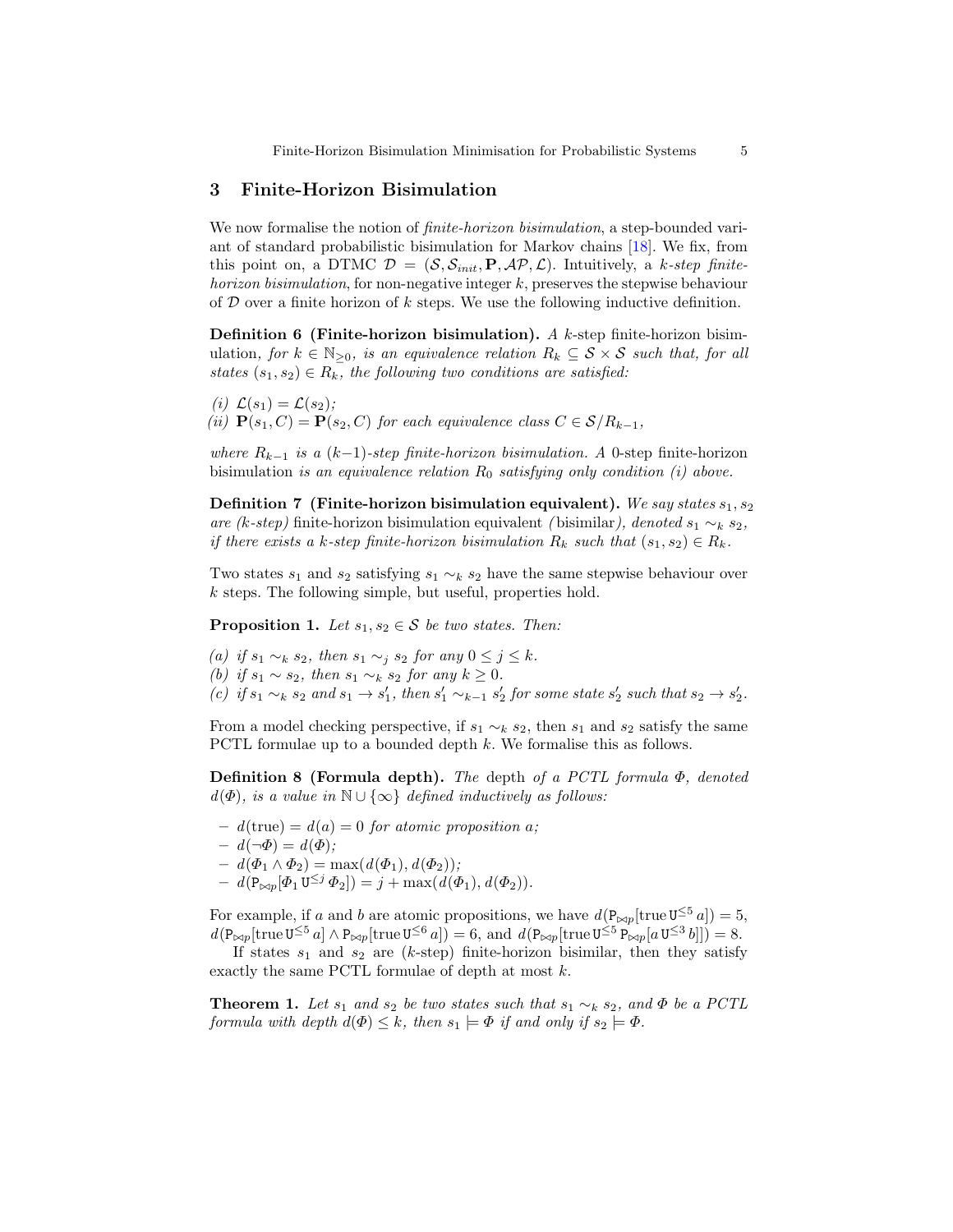Proof. We prove the result by induction over the structure (see Definition [2\)](#page-2-0) of PCTL formula  $\Phi$ . Propositional operators are straightforward since  $s_1$  and  $s_2$ satisfy the same atomic propositions, by the definition of  $\sim_k$ , and, for  $\Phi = \neg \Phi_1$ or  $\Phi = \Phi_1 \wedge \Phi_2$ , the subformulae  $\Phi_1$  and  $\Phi_2$  have depth at most k so, by induction, we can assume that  $s_1 \models \Phi_i \Leftrightarrow s_2 \models \Phi_i$  for  $i \in \{1, 2\}.$ 

The remaining case to consider is  $\Phi = \mathbb{P}_{\bowtie p}[\Phi_1 \mathbb{U}^{\leq j} \Phi_2]$ . We know, from Def-inition [8,](#page-4-0) that the depths  $d(\Phi_1)$  and  $d(\Phi_2)$  of the two subformulae are at most  $k - j$ . From the semantics of PCTL, we have that, for any state s:

$$
s \models \mathbf{P}_{\bowtie p}[\Phi_1 \mathbf{U}^{\leq j} \Phi_2] \ \Leftrightarrow \ Pr_s(\Phi_1 \mathbf{U}^{\leq j} \Phi_2) \bowtie p
$$

which means it suffices to show that:

<span id="page-5-0"></span>
$$
Pr_{s_1}(\Phi_1 \mathbf{U}^{\leq j} \Phi_2) = Pr_{s_2}(\Phi_1 \mathbf{U}^{\leq j} \Phi_2)
$$
 (1)

We in fact show this to be true for any states  $s_1, s_2$ , values  $j \leq k$  and PCTL subformulae  $\Phi_1, \Phi_2$  satisfying  $s_1 \sim_k s_2$  and  $\max(d(\Phi_1), d(\Phi_2)) \leq k - j$ , which we prove inductively over j. From the model checking algorithm for PCTL  $[10]$ , we know that, for any state s:

$$
Pr_s(\Phi_1 \mathbf{U}^{\leq j} \Phi_2) = \left\{ \begin{matrix} 1 & \text{if } s \models \Phi_2 \\ 0 & \text{if } s \models \neg \Phi_1 \wedge \neg \Phi_2 \\ 0 & \text{if } s \models \Phi_1 \wedge \neg \Phi_2 \\ \sum_{s' \in \mathcal{S}} \mathbf{P}(s, s') Pr_{s'}(\Phi_1 \mathbf{U}^{\leq j-1} \Phi_2) & \text{if } s \models \Phi_1 \wedge \neg \Phi_2 \text{ and } j = 0 \end{matrix} \right.
$$

For the base case  $j = 0$ , only the first three cases of the definition above can apply, and we know that  $s_1 \models \Phi_i \Leftrightarrow s_2 \models \Phi_i$  for  $i \in \{1,2\}$ , so we have that  $Pr_{s_1}(\Phi_1 \mathbf{U}^{\leq 0} \Phi_2) = Pr_{s_2}(\Phi_1 \mathbf{U}^{\leq 0} \Phi_2)$ . For the inductive case, where  $j > 0$ , we can assume that  $Pr_{s_1}(\Phi_1 \mathbf{U}^{\leq j-1} \Phi_2) = Pr_{s_2}(\Phi_1 \mathbf{U}^{\leq j-1} \Phi_2)$ , as long as  $s_1 \sim_{j-1} s_2$ . Considering again the possible cases in the above definition, the first two follow as for  $j = 0$  and the third cannot apply since  $j > 0$ . For the fourth case, since  $j > 0$ , we know there exists a  $(j-1)$ -step finite-horizon bisimulation  $R_{j-1}$ . Let us further assume an (arbitrary) function  $rep : S/R_{j-1} \to S$ , which selects a unique representative from each equivalence class of  $R_{j-1}$ . We have:

$$
Pr_{s_1}(\Phi_1 \mathbf{U}^{\leq j} \Phi_2)
$$
  
\n
$$
= \sum_{c \in S/\sim_{j-1}} \sum_{s' \in C} \mathbf{P}(s_1, s') Pr_{s'}(\Phi_1 \mathbf{U}^{\leq j-1} \Phi_2)
$$
 by definition  
\n
$$
= \sum_{C \in S/\sim_{j-1}} Pr_{rep(C)}(\Phi_1 \mathbf{U}^{\leq j-1} \Phi_2) \sum_{s' \in C} \mathbf{P}(s_1, s')
$$
 by induction on j  
\n
$$
= \sum_{C \in S/\sim_{j-1}} Pr_{rep(C)}(\Phi_1 \mathbf{U}^{\leq j-1} \Phi_2) \sum_{s' \in C} \mathbf{P}(s_1, s')
$$
 by induction on j  
\n
$$
= \sum_{C \in S/\sim_{j-1}} Pr_{rep(C)}(\Phi_1 \mathbf{U}^{\leq j-1} \Phi_2) \mathbf{P}(s_1, C)
$$
  
\n
$$
= \sum_{C \in S/\sim_{j-1}} Pr_{rep(C)}(\Phi_1 \mathbf{U}^{\leq j-1} \Phi_2) \mathbf{P}(s_2, C)
$$
 since  $s_1 \sim_j s_2$   
\n
$$
= \sum_{C \in S/\sim_{j-1}} Pr_{rep(C)}(\Phi_1 \mathbf{U}^{\leq j-1} \Phi_2) \sum_{s' \in C} \mathbf{P}(s_2, s')
$$
  
\n
$$
= \sum_{C \in S/\sim_{j-1}} \sum_{s' \in C} \mathbf{P}(s_2, s') Pr_{s'}(\Phi_1 \mathbf{U}^{\leq j-1} \Phi_2)
$$
 since  $s' \sim_{j-1}$   $rep(C)$   
\n
$$
= \sum_{s' \in S} \mathbf{P}(s_2, s') Pr_{s'}(\Phi_1 \mathbf{U}^{\leq j-1} \Phi_2)
$$
 since  $\sim_{j-1}$  partitions  $S$   
\n
$$
= Pr_{s_2}(\Phi_1 \mathbf{U}^{\leq j} \Phi_2)
$$
 by definition

which proves  $(1)$ , as required, and concludes the proof.  $\Box$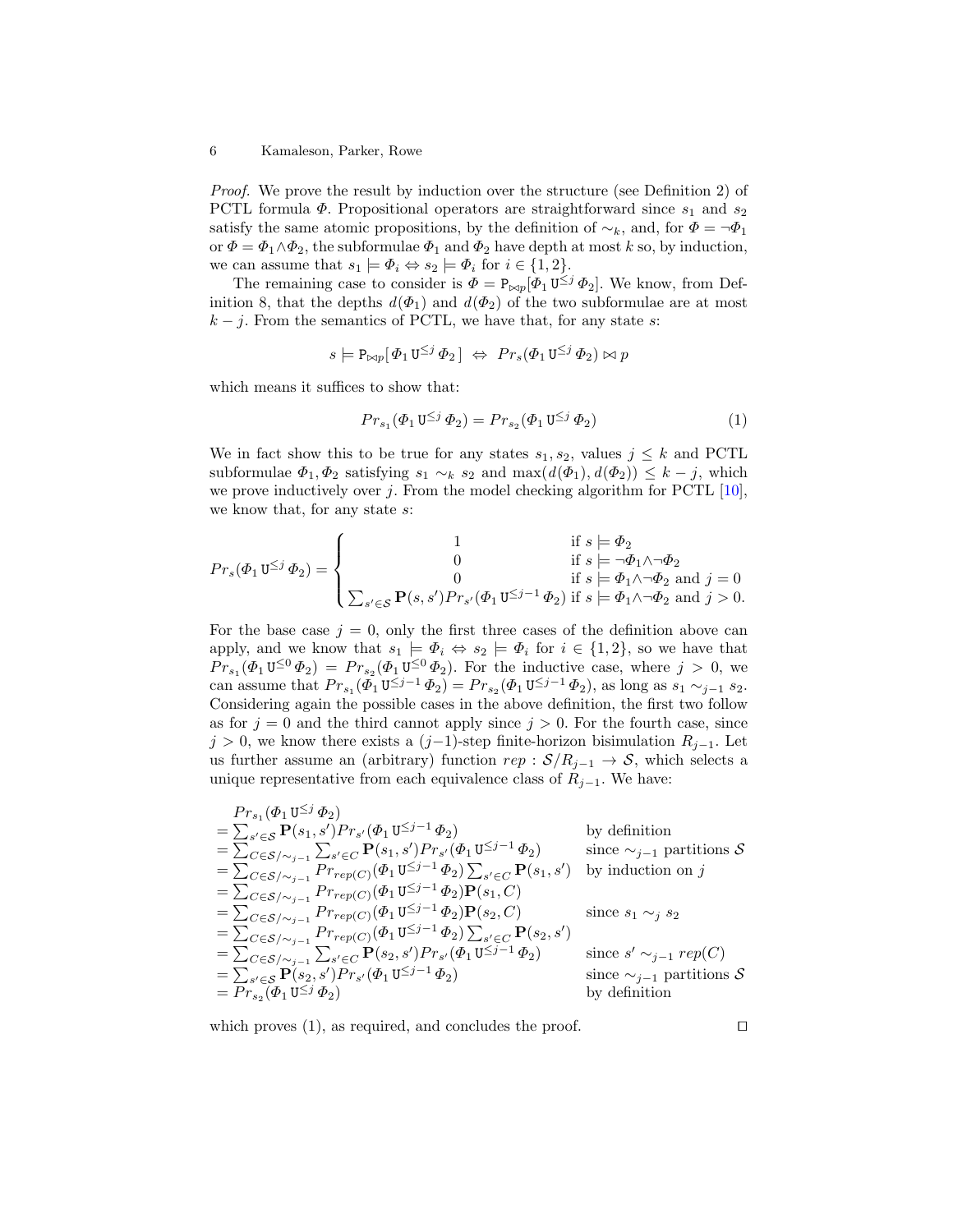In similar fashion to the standard (non-finite-horizon) case, we are typically interested in the coarsest possible k-step finite-horizon bisimulation relation for a given DTMC (labelled with atomic propositions) and time horizon  $k$ , which we denote by  $\sim_k$ . We can also define this as the union of all possible k-step finite-horizon bisimulation relations. Furthermore, for  $\sim_k$  (or any other finitehorizon bisimulation relation), we can define a corresponding *quotient* DTMC, whose states are formed from the equivalence classes of  $\sim_k$ , and whose k-step behaviour is identical to the original DTMC D.

This is similar, but not identical, to the process of building the quotient Markov chain corresponding to a full minimisation (see Definition [9\)](#page-6-0). We must take care since, unlike for full bisimulation, given a state  $B \in S/\sim_k$  of the quotient model, the probabilities  $P(s, B')$  of moving to other equivalence classes  $B' \in \mathcal{S}/\sim_k$  can be different for each state  $s \in B$  (since states grouped in B' preserve only  $(k-1)$ -, not k-step behaviour. However, when they do differ it suffices to pick an arbitrary representative from B.

<span id="page-6-0"></span>Definition 9 (Finite-horizon Quotient DTMC). If  $\mathcal{D} = (\mathcal{S}, \mathcal{S}_{init}, P, \mathcal{AP}, \mathcal{L})$ is a DTMC and  $\sim_k$  is a finite-horizon bisimulation on D, then a quotient DTMC can be constructed as as  $\mathcal{D}/\!\!\sim_k = (\mathcal{S}', \mathcal{S}'_{init}, \mathbf{P}', \mathcal{AP}, \mathcal{L}')$  where:

 $-\mathcal{S}'=\mathcal{S}/\mathbb{1}_k=\{[s]_{\sim_k} \mid s \in \mathcal{S}\}$  $- \left. \mathcal{S}'_{init} = \{ [s]_{\thicksim_k} \; \vert \; s \in \mathcal{S}_{init} \}$  $- \mathbf{P}'(B, B') = \mathbf{P}(rep(B), B')$  for any  $B, B' \in \mathcal{S}'$  $- \mathcal{L}'(B) = \mathcal{L}(rep(B))$  for any  $B \in \mathcal{S}'$ ,

where rep :  $S/\sim_k \to S$  is an arbitrary function that selects a unique representative from each equivalence class of  $\sim_k$ , i.e.,  $B = [rep(B)]_{\sim_k}$  for all  $B \in \mathcal{S}'$ .

# <span id="page-6-1"></span>4 Finite-Horizon Bisimulation Minimisation

Bisimulation relations have a variety of uses, but our focus here is on using them to minimise a probabilistic model prior to verification, in order to improve the efficiency and scalability of the analysis. More precisely, we perform finite-horizon bisimulation minimisation, determining the coarsest possible finite-horizon bisimulation relation  $\sim_k$ , for a given k, and then constructing the corresponding quotient Markov chain. Theorem [1](#page-4-1) tells us that it is then safe to perform verification on the smaller quotient model instead.

We begin, in this section, by presenting a classical partition-refinement based minimisation algorithm, which is based on an iterative splitting of an initially coarse partition of the state space until the required probabilistic bisimulation has been identified. In the next section, we will propose on-the-fly approaches which offer further gains in efficiency and scalability.

### 4.1 A Partition-Refinement Based Minimisation Algorithm

The standard approach to partition refinement is to use splitters [\[19](#page-17-5)[,9\]](#page-16-5), individual blocks in the current partition which show that one or more other blocks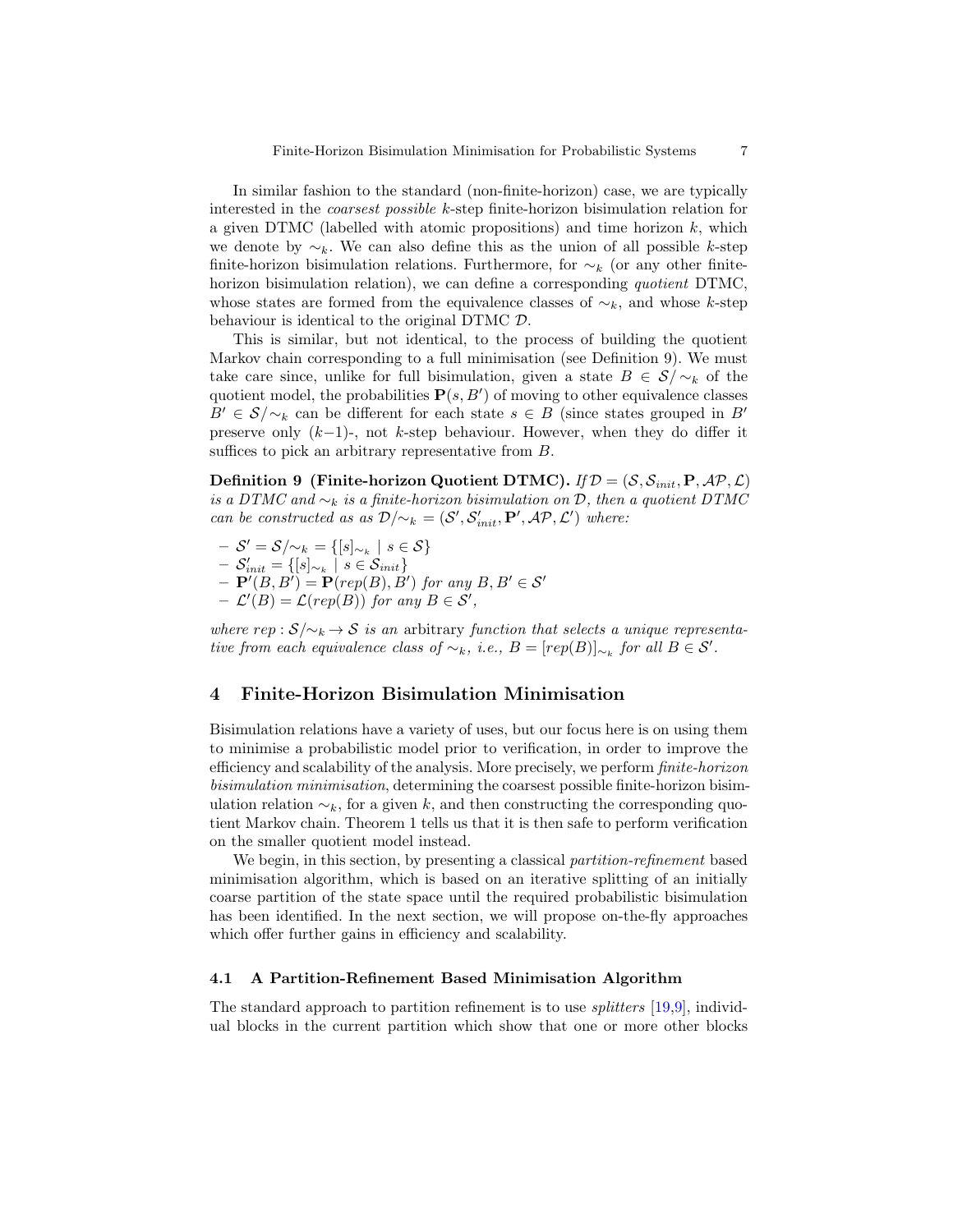contain states that should be split into distinct sub-blocks. An alternative approach is to use a so-called signature-based method [\[8\]](#page-16-10). The basic structure of the algorithm remains the same, however the approach to splitting differs: rather than using splitters, a signature corresponding to the current partition is computed at each iteration for each state s. This signature comprises the probability of moving from s in one step to each block in the partition. In the next iteration, all states with different signatures are placed in different blocks.

Because each iteration of the splitter-based algorithm considers the one-step behaviour of every state in the model, it is, unlike the splitter-based approach, relatively straightforward to adapt to finite-horizon bisimulation. Algorithm [1](#page-8-0) shows the finite-horizon minimisation algorithm MINIMISEFINITEHORIZON. It takes a DTMC  $\mathcal D$  and the time horizon k as input. The partition  $\Pi$  is first initialised to group states based on the different combinations of atomic propo-sitions, i.e., states with identical labellings are placed in one block.<sup>[1](#page-7-0)</sup> The partition is then repeatedly split, each time by computing the signatures for each state and splitting accordingly. The loop terminates either when  $k$  iterations have been completed or no further splitting is possible. Finally, the quotient model is constructed, as described in the previous section.

Correctness. The correctness of MINIMISEFINITEHORIZON, i.e. that it generates the coarsest k-step finite-horizon bisimulation, can be argued with direct reference to Definition [6.](#page-4-2) For  $k = 0$ , only the initialisation step at the start of the algorithm is needed. For  $k > 0$  the *i*th iteration of the loop produces a partition  $\Pi$  which groups precisely the equivalence classes of  $\sim_i$ , which are constructed from those of  $\sim_{i-1}$ , as in Definition [6.](#page-4-2) It is also clear that we group *all* equivalent states at each step, yielding the coarsest relation. If the algorithm terminates early, at step j, then  $\sim_i = \sim_k$  for all  $j \leq i \leq k$ .

# <span id="page-7-1"></span>5 On-the-Fly Finite-Horizon Minimisation

A key limitation of the partition-refinement approach presented in the previous section is that it takes as input the full DTMC to be minimised, the construction of which can be expensive in terms of both time and space. This can remove any potential gains in terms of scalability that minimisation can provide.

To resolve this, we now propose methods to compute a finite-horizon bisimulation minimisation in an *on-the-fly* fashion, where the minimised model is constructed directly from a high-level modelling language description of the original model, bypassing construction of the full, un-reduced DTMC. In our case, the probabilistic models are described using the modelling language of the PRISM model checker [\[15\]](#page-17-0), which is based on guarded commands.

Our approach works through a backwards traversal of the model, which allows us to perform bisimulation minimisation on the fly. For simplicity, we focus on preserving the subclass of PCTL properties comprising a single P operator, more

<span id="page-7-0"></span><sup>&</sup>lt;sup>1</sup> In the algorithm, we store the signatures with the partition, so  $\Pi$  is a list of pairs of blocks (state-sets) and signatures (distributions).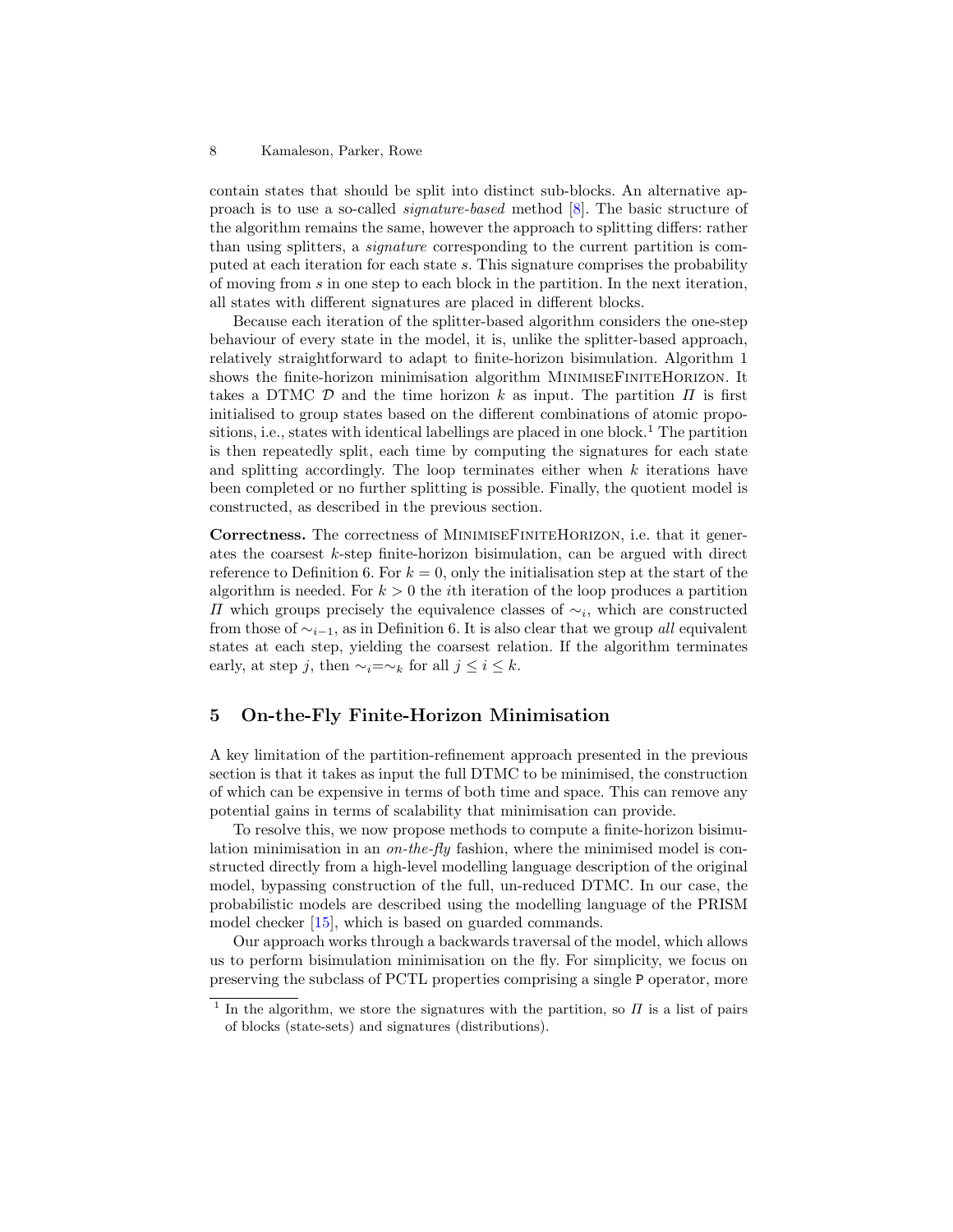Algorithm 1: MINIMISEFINITEHORIZON

Data:  $\mathcal{D} = (\mathcal{S}, \mathcal{S}_{init}, P, \mathcal{AP}, \mathcal{L}), k$  $\Pi, \Pi' := \emptyset$ ; // Initialise partition for  $A \subseteq \mathcal{AP}$  do  $B_A := \{ s \in \mathcal{S} \mid L(s) = A \}$ if  $B_A \neq \emptyset$  then  $\Pi := \Pi \cup (\{B_A\}, \langle \rangle);$ i := 0 ; // Splitting loop while  $i \leq k \land \Pi \neq \Pi'$  do  $\Pi' := \Pi$ ;  $\Pi := \emptyset$ for  $s \in S$  do  $Sig := \langle \rangle$ ; // Compute signature for  $B \in \Pi'$  do  $Sig(B) := 0;$ for  $s \to s'$  do  $B_{s'} := \text{block of } \Pi' \text{ containing } s'$  $Sig(B_{s'}) := Sig(B_{s'}) + P(s, s')$ if  $\exists (B', Sig) \in \Pi$  then  $B' := B' \cup \{s\}$ ; // New blocks else  $\Box$   $\Pi := \Pi \cup \{(\{s\}, Sig)\}$  $i := i + 1$  $\mathcal{S}':=\emptyset$  ;  $\mathcal{S}'_i$ // Build quotient for  $(B, Sig) \in \Pi$  do  $\mathcal{S}':=\mathcal{S}'\cup\{B\}$ if  $B \cap \mathcal{S}_{init} \neq \emptyset$  then  $\mathcal{S}'_{init} := \mathcal{S}'_{init} \cup \{B\};$  $\mathbf{P}'(B,\cdot) := Sig$  $\mathcal{L}'(B) := \mathcal{L}(s)$  for any  $s \in B$  $\textbf{return }\mathcal{D}'=(\mathcal{S}',\mathcal{S}'_{init},\textbf{P}',\mathcal{AP},\mathcal{L}')$ 

<span id="page-8-0"></span>precisely, those of the form  $P_{\bowtie p}$   $b_1 \mathbf{U}^{\leq k}$   $b_2$  ] for atomic propositions  $b_1$  and  $b_2$ . This is the kind of property most commonly found in practice: nested P operators are relatively rare.

# 5.1 The On-the-Fly Minimisation Algorithm

The basic approach to performing finite-horizon minimisation on the fly is shown as FINITEHORIZONONTHEFLY, in Algorithm [2.](#page-9-0) This takes model, which is a description of the DTMC,  $B_1$  and  $B_2$ , the sets of states satisfying  $b_1$  and  $b_2$ , respectively, in the property  $P_{\bowtie p}$  [ $b_1 \mathbf{U}^{\leq k}$   $b_2$ ], and the time horizon k. The algorithm does not make any assumptions about how sets of states are represented or manipulated. Below, we will discuss two separate instantiations of it.

The algorithm is based on a backwards traversal of the model. It begins by finding all (immediate) predecessors of states in  $B_2$  that are also in  $B_1$ . This is done by calling FINDMERGEDPREDECESSORS, which finds the predecessors of a set of states target, and intersects it with a set of states restrict. Furthermore,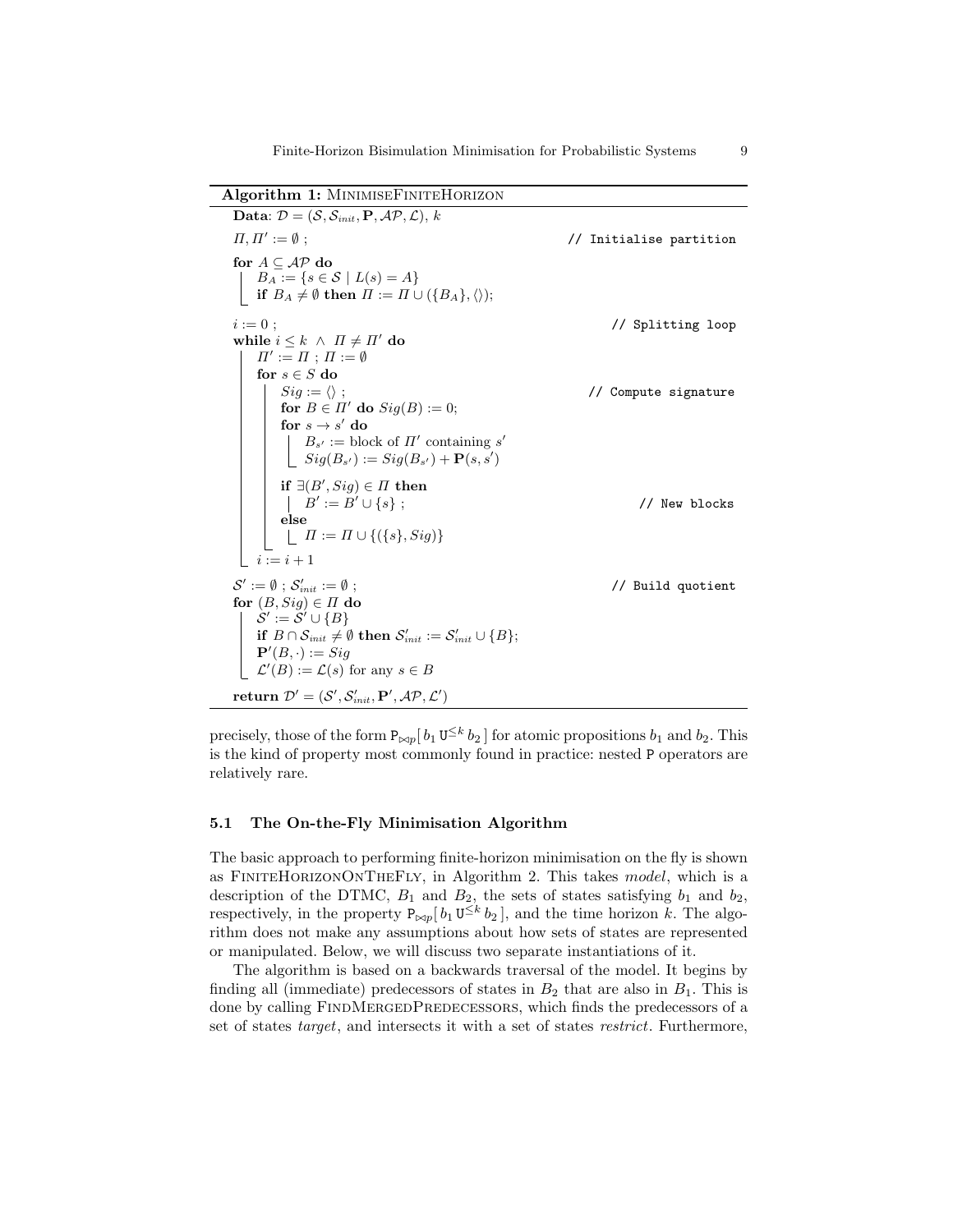Algorithm 2: FINITEHORIZONONTHEFLY

```
Data: model, B_1, B_2, kP := \{\text{FINDMERGEDPREDECESSORS}(model, B_2, B_1)\}; P' := \emptyset\Pi := \{(B_2,\langle\rangle)\}\i := 1while P \neq \emptyset \wedge i \leq k do
    (B, D) := \text{pop}(P)for (B', D') \in \Pi \wedge B \neq \emptyset do
          B'':=B\cap B'if B'' \neq \emptyset then
              D'' := D \cup D'if B' = B then
                   D' := D''B := \emptysetelse
                   B' := B' \setminus B''B := B \setminus B''if B' = \emptyset then
                        B' := B''; D' := D''else
                        \Pi := \Pi \cup \{(B'', D'')\}refine \Pi further wrt. B' and B''end
              end
         end
    end
    if B \neq \emptyset then
        \Pi := \Pi \cup \{(B,D)\}\P' := P' \cup \{\text{FINDMERGEDPREDECESSORS}(model, B, B_1)\}\end
     if (P = \emptyset \land P' \neq \emptyset) then
          P := P'; P' := \emptyseti := i + 1end
end
return FINITEHORIZONQUOTIENT(\Pi)
```
<span id="page-9-0"></span>FindMergedPredecessors groups the predecessor states according to the probability with which they transition to target and returns these too.

FINITEHORIZONONTHEFLY adds the predecessors of  $B_2$  to a set  $P$ , which is always used to store the predecessors for the current iteration. A separate set  $P'$  is used to store predecessors of blocks in  $P$ , which will then be considered in the next iteration. In fact,  $P$  (and  $P'$ ) store, like in Algorithm [1,](#page-8-0) a list of pairs  $(B, D)$  where B is a block (a set of states) and D is a (partial) probability distribution storing probabilities of outgoing transitions. Similarly,  $\Pi$ , which is used to construct the partition of bisimilar states is stored as a list of pairs.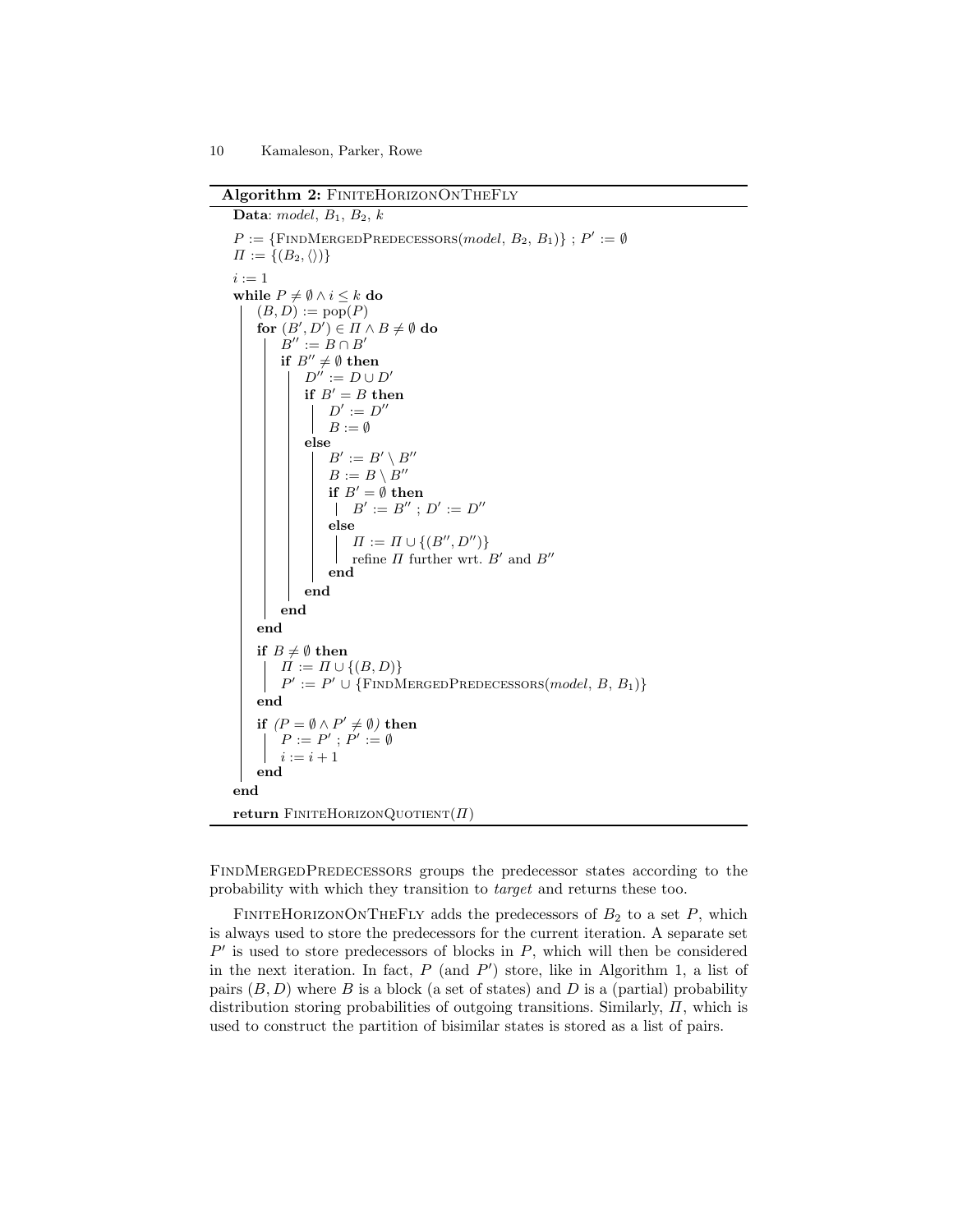Algorithm 3: FINITEHORIZONQUOTIENT

Data: Π  $\mathcal{S}' := \{B_{sink}\} \; ; \; \mathcal{S}'_{init} := \emptyset \; \mathbf{P}'(B_{sink}, \cdot) := \langle B_{sink} \rightarrow 1 \rangle$ for  $(B, D) \in \Pi$  do  $\mathcal{S}':=\mathcal{S}'\cup\{B\}$  $\textbf{if}\,\, B\cap{\mathcal S}_{init}\neq\emptyset \textbf{ then } {\mathcal S}'_{init}:= {\mathcal S}'_{init}\cup\{B\};$  $p_{sink} = 1 - \sum_{(B', D') \in \Pi} D(B')$  $\mathbf{P}'(B,\cdot):=D\cup \langle B_{sink}\rightarrow p_{sink}\rangle$  $\mathcal{L}'(B) := \mathcal{L}(s)$  for any  $s \in B$ end  $\textbf{return }\mathcal{D}'=(\mathcal{S}',\mathcal{S}'_{init},\textbf{P}',\mathcal{AP},\mathcal{L}')$ 

The main loop iterates while  $P$  is not empty and the time horizon  $k$  has not been reached. In the first step of the loop, a block  $B$  is popped from  $P$  and all the existing blocks are refined with respect to it. We iterate through the list  $\Pi$ to see whether there are existing blocks  $B'$  that intersect with  $B$ . If there is, a new block  $B''$  is created to represent the intersecting states and the transition probabilities are copied from  $B$  and  $B'$  to  $B''$ .

In the case where both  $B$  and  $B'$  represent the same set of states,  $B'$  will be replaced by  $B''$ . Otherwise, the set of intersecting states are removed from both B and B'. If  $B' \subset B$ , as before B' will be replaced by B''. In the other cases,  $B''$  is added to  $\Pi$  and the transition probabilities (in distribution  $D$  for each pair  $(B, D)$  are recomputed with respect to B' and B'' for all blocks. This refinement continues until there are no more changes in the quotient blocks.

After the refining process, if  $B$  has not become an empty block then it will be added as a new member to the list  $\Pi$  and predecessors of  $B$  will be added to the list  $P'$ . Whenever  $P$  becomes empty, a time step has been successfully completed. If  $P$  becomes empty while  $P'$  is not empty, then  $P$  will be replaced by  $P'$ , so that the loop can proceed further.

Finally, the quotient model is built. The basic construction is as in Algorithm [1,](#page-8-0) but since on-the-fly construction only partially explores the model, we need to add an extra sink state to complete the DTMC.

Computing predecessors. One of the main challenges in implementing the on-the-fly algorithm is determining the predecessors of a given set of states from the high-level modelling language description. The PRISM language, used here, is based on guarded commands, for example:

$$
c > 0 \ \to \ c/K \ : \ (c' = c - 1) \ + \ 1 - c/K \ : \ (c' = c + 1);
$$

The meaning is that, when a state satisfies the *quard*  $(c > 0)$ , the *updates* (decrementing or incrementing variable  $c$ ) can be executed, each with an associated probability  $(c/K \text{ or } 1 - c/K)$ . We assume here a single PRISM module of commands (multiple modules can be syntactically expanded into a single one [\[23\]](#page-17-6)).

In the following sections, we describe two approaches to finding predecessors: one symbolic, which represents blocks (sets of states) as predicates and uses an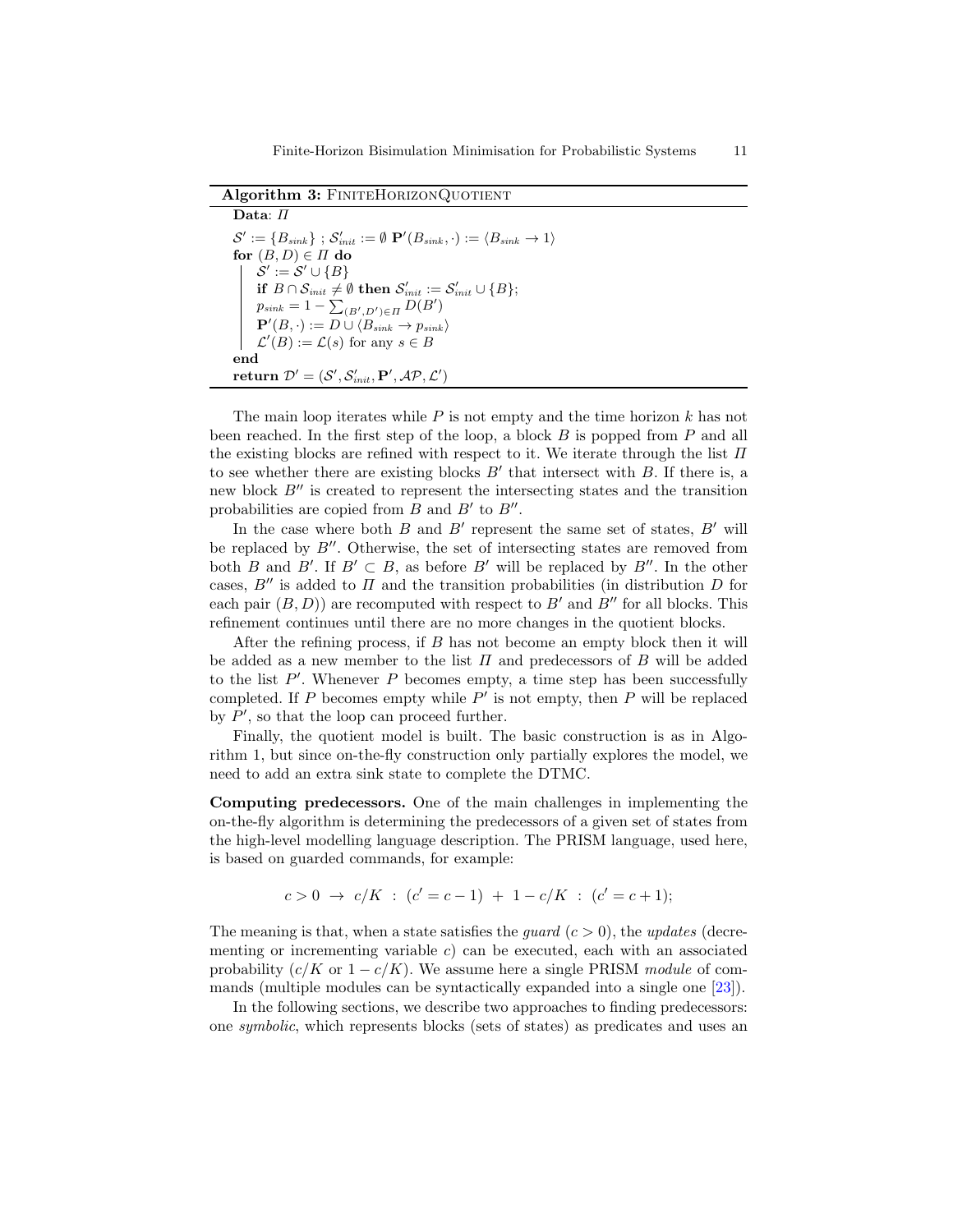SMT (satisfiability modulo theories) [\[5\]](#page-16-11) based implementation; and one explicitstate, which explicitly enumerates the states in each block.

### 5.2 Symbolic (SMT-based) Minimisation

Our first approach represents state sets (i.e., blocks of the bisimulation partition) symbolically, as predicates over PRISM model variables. If target is a predicate representing a set of states, their predecessors, reached by applying some guarded command update update, can be found using the weakest precondition, denoted  $wp(update, target)$ . More precisely, if the guard of the command is *guard*, and bound represents the lower and upper bounds of all model variables, the following expression captures the set of states, if any, that are predecessors:

```
bounds \wedge quard \wedge wp(update, target)
```
We determine, for each guarded command update in the model description, whether states can reach *target* via that update by checking the satisfiability of the expression above using an SMT solver. FINDMERGEDPREDECESSORS (see Algorithm [4\)](#page-12-0) is used to determine predecessors in this way. It also restricts attention to states satisfying a further expression restrict.

The probability attached to an update in a guarded command is in general a state-dependent expression prob (see the earlier example command) so this must be analysed when FINDMERGEDPREDECESSORS groups states according to the probability with which they transition to target. If the SMT query in the algorithm is satisfiable, a valid probability is also obtained from the corresponding valuation  $(p'$  in Algorithm [4\)](#page-12-0). The conjunction of the predecessor *query* and  $prob = p'$  denotes the set of predecessors with the same probability. To obtain all such probabilities, the algorithm adds a *blocking expression prob*  $\neq p'$  to the query and repeats the process.

SMT-based methods for probabilistic bisimulation minimisation have been developed previously [\[6\]](#page-16-6). One key difference here is that our approach handles transition probabilities expressed as state-dependent expressions, rather than fixed constants, which are needed for some of the models we later evaluate.

#### 5.3 Explicit-State Minimisation

As an alternative to the symbolic approach using SMT, we developed an explicitstate implementation of finite-horizon minimisation in which the blocks of equivalent states are represented by explicitly listing the states that comprise them. As in the previous algorithm, the blocks are refined at each time step such that states residing in the same block have equal transition probabilities to the required blocks. To improve performance and store states compactly, we hash them based on the valuation of variables that define them. This is done in such a way that the hash values are bi-directional (one-to-one).

The algorithm explicitly computes the predecessor state for each update and each state in the set target, the transition probability is then computed for each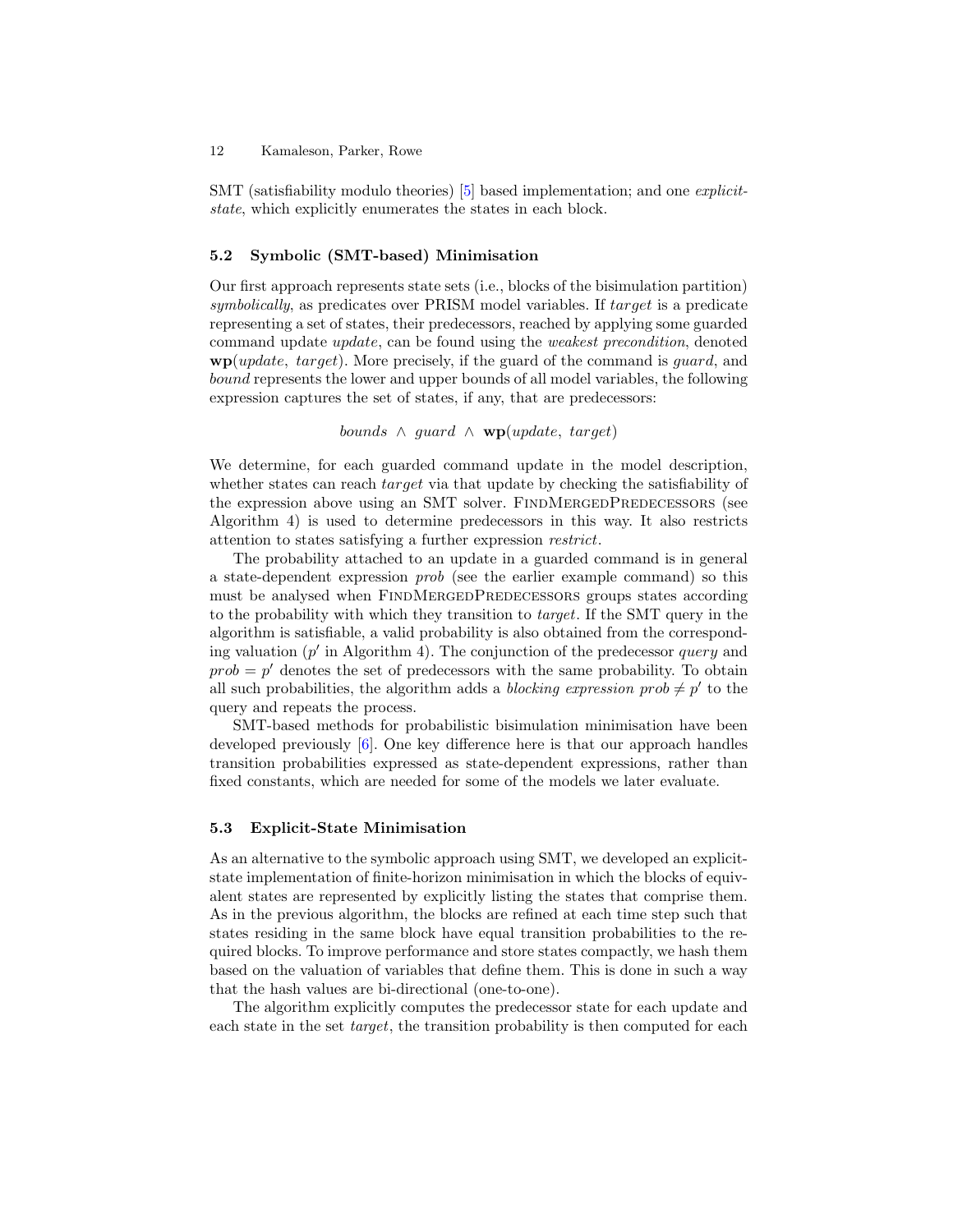| Algorithm 4: FINDMERGEDPREDECESSORS (SMT-based) |  |  |  |  |
|-------------------------------------------------|--|--|--|--|
|-------------------------------------------------|--|--|--|--|

```
Data: model, target, restrict
P := \emptysetbounds := variable bounds from model
foreach (guard, updates) in model do
    foreach (prob, update) in updates do
         predecessor := restrict \wedge bounds \wedge guard \wedge wp(update, target)query := predecessor \land (p = prob)while query is satisfiable do
              p' := value of p in query
              if (B, \langle target \rightarrow p' \rangle) \in P for some B then
                   replace (B, \langle target \rightarrow p' \rangle) in P with
                   (B \vee predecessor, \langle target \rightarrow p' \rangle)else
                   P := P \cup \{ (predecessor, \langle target \rightarrow p' \rangle) \}end
              query := query \land (p \neq prob)end
    end
end
return P
```
<span id="page-12-0"></span>predecessor state and these are collected in order to group states into sets. The set restrict is not stored explicitly, but rather as a symbolic expression which is then evaluated against each state's variable values to compute the intersection.

# 6 Experimental Results

We have implemented the bisimulation minimisation techniques presented in this paper as an extension of the PRISM model checker [\[15\]](#page-17-0), and applied them to a range of benchmark models. For both the partition-refinement based minimisation of Sect. [4,](#page-6-1) and the on-the-fly methods in Sect. [5,](#page-7-1) we build on PRISM's "explicit" model checking engine. For the SMT-based variant, we use the Z3 solver [\[4\]](#page-16-12), through the Z3 Java API. All our experiments were run on an Intel Core i7 2.8 GHz machine, using 2 GB of RAM.

Our investigation is in two parts. First, we apply the partition-refinement algorithm to several DTMCs from the PRISM benchmark suite [\[17\]](#page-17-7) to get an idea of the size of reductions that can be obtained on some standard models. We use: Crowds (an anonymity protocol), EGL (a contract signing protocol) and NAND (NAND multiplexing). Details of all models, parameters and properties used can be found at  $[24]$ . A common feature of these models is that they have a single initial state, from which properties are verified. Since on-the-fly approaches explore backwards from a target set, we would usually need to to consider time horizons k high enough such that the whole model was explored.

So, to explore in more depth the benefits of the on-the-fly algorithms, we consider another common class of models in probabilistic verification: those in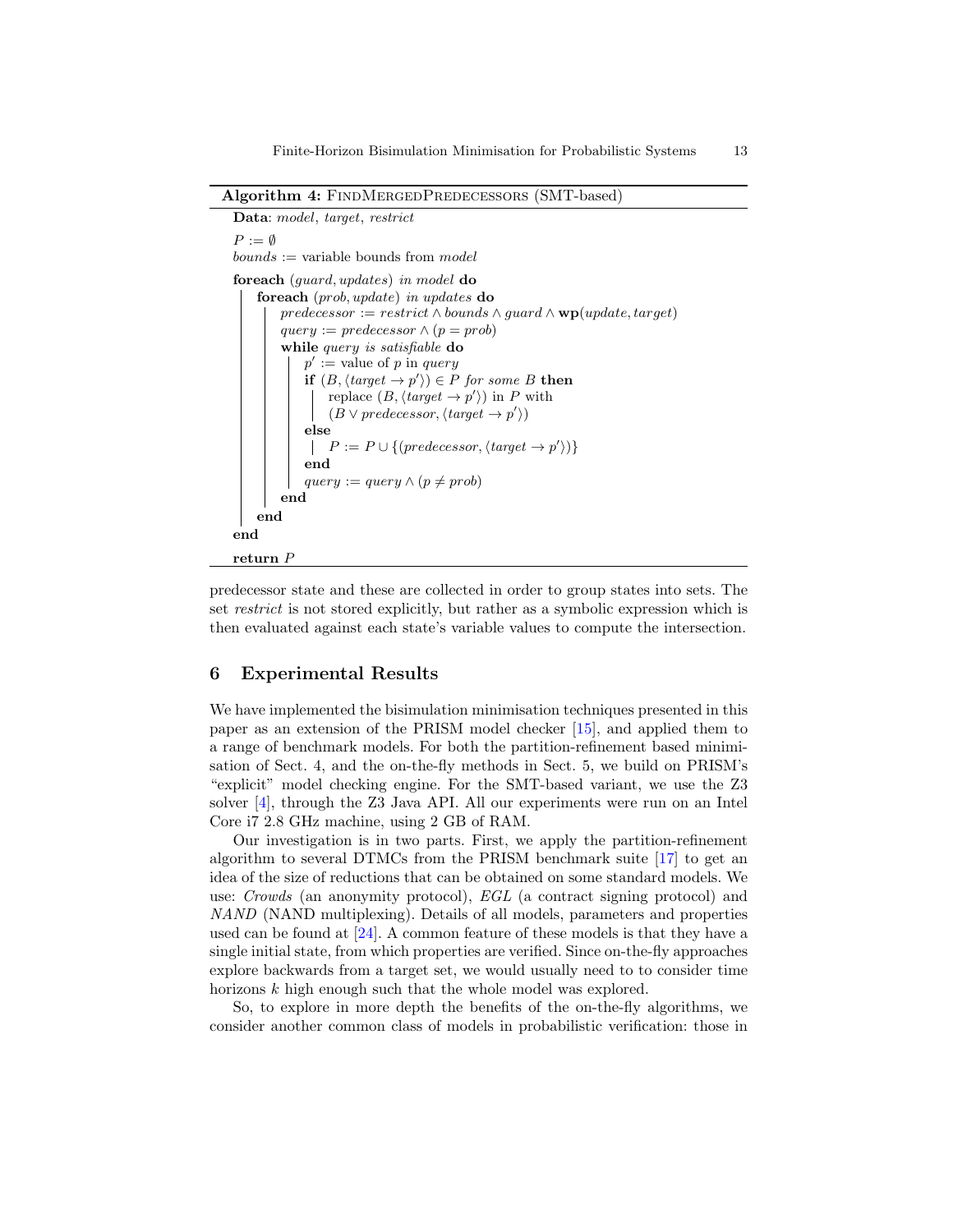

<span id="page-13-0"></span>Fig. 1. Results for partition-refinement. Top: quotient size for varying time horizon  $k$ . Bottom: time for finite-horizon (black) and full (grey) minimisation/verification.

which we need to exhaustively check whether a property is true over a large set of possible initial configurations. We use Approximate majority [\[2\]](#page-16-13), a population protocol for computing a majority value amongst a set of  $K$  agents, and two simple models of *genetic algorithms* [\[21\]](#page-17-9) in which a population of K agents evolves over time, competing to exist according to a fitness value in the range  $0, \ldots, N-1$ . In the first variant, *tournament*, the agent with the highest value wins; in the second, modulo, the sum of the two scores is used modulo  $N$ . Again, details of all models, parameters and properties used can be found at [\[24\]](#page-17-8).

#### 6.1 The partition-refinement algorithm

Figure [1](#page-13-0) shows results for the partition-refinement algorithm. The top row of plots shows the number of blocks in the partition built by finite-horizon bisimulation minimisation for different values of  $k$  on the first three benchmark examples. For the largest values of  $k$  shown, we have generated the partition corresponding to the full (non-finite-horizon) bisimulation. In most cases, the growth in the number of blocks is close to linear in  $k$ , although it is rather less regular for the NAND example. In all cases, it seems that the growth is slow enough that the verifying finite-horizon properties for a range of values of k can be done on a considerably smaller model than the full bisimulation.

The bottom row of plots shows, for the same examples, the time required to perform bisimulation minimisation and then verify a k-step finite-horizon property (details at  $[24]$ ). The black lines show the time for finite-horizon minimisation, the grey lines for full minimisation. The latter are relatively flat, indicating that the time for verification (which is linear in  $k$ ) is very small compared to the time needed for minimisation. However, we see significant gains in the total time required for finite-horizon minimisation compared to full minimisation.

However, despite these gains, the times to minimise and verify the quotient model are still larger than to simply build and verify the full model. This is primarily because the partition refinement algorithm requires construction of the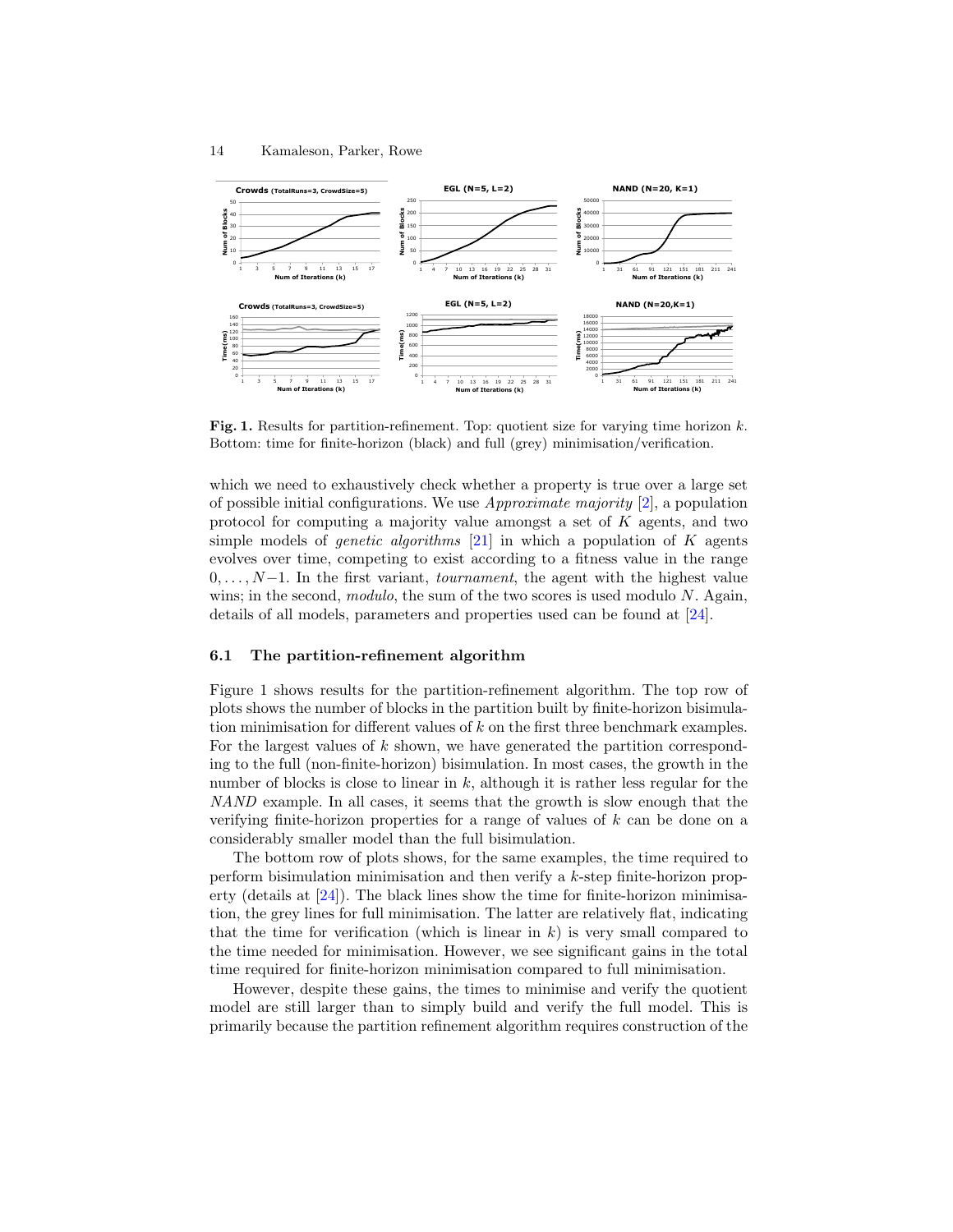complete model first, the time for which eclipses any gains from minimisation. This was the motivation for the on-the-fly algorithms, which we evaluate next.

### 6.2 On-the-Fly Algorithms

Table [1](#page-15-0) shows model sizes and timings for the the on-the-fly algorithms on a range of models and scenarios. The left four columns show the model (and which on-the-fly algorithm was used), any parameters required  $(N \text{ or } K)$  and the time horizon  $k$ . Next, under the headings 'Full Red.' and 'Finite Horiz.', we show the reductions in model size obtained using full (non-finite-horizon) and finite-horizon minimisation (for several  $k$ ), respectively. In the first case, 'States' and 'Blocks' show the size of the full DTMC and the fully reduced quotient model, respectively. For the second case, 'Blocks' is the size of the finite-horizon quotient model and, to give a fair comparison, 'States' is the number of states in the full DTMC that can reach the target of the property within  $k$  steps (i.e., the number of states across all blocks). The rightmost three columns show the time required to build the model in three scenarios: 'Finite Horiz.' uses the on-the-fly approach over  $k$  steps; 'Full Red.' builds the full (non-finite-horizon) quotient by repeating the on-the-fly algorithm until all states have been found; and 'PRISM' builds the full model using it's most efficient (symbolic) construction engine.

First, we note that finite-horizon minimisation yields useful reductions in model size in all cases, both with respect to the full model and to normal (nonfinite horizon) minimisation. Bisimulation reduces models by a factor of roughly 2 and 5, for the Approximate majority and Modulus examples, respectively. For Tournament, a very large reduction is obtained since, for the property checked, the model ends up being abstracted to only distinguish two fitness values. Finitehorizon minimisation gives models that are smaller again, by a factor of between 2 and 10 on these examples, even for relatively large values of k on the Approximate majority models. Comparing columns 7 and 8 in Table [1](#page-15-0) shows that much of the reduction is indeed due to merging of bisimilar states, not just to a  $k$ -step truncation of the state space from the backwards traversal.

Regarding performance and scalability, we first discuss results for the SMTbased implementation. We were only able to apply this to the Tournament example, where a very large reduction in state space is achieved. On a positive note, the SMT-based approach successfully performs minimisation here and gives a symbolic (Boolean expression) representation for each block. However, the process is slow, limiting applicability to DTMCs that can already be verified without minimisation. Our experiments showed that the slow performance was largely caused by testing for overlaps between partition blocks resulting in a very large number of calls to the SMT solver.

The explicit-state on-the-fly implementation performed much better and Table [1](#page-15-0) shows results for all three models. In particular, for the Tournament example, finite-horizon minimisation and verification is much faster than verifying the full model using the fastest engine in PRISM. This is because we can bypass construction of the full models, which have up to 14 million states for this example. For the Modulus example, the model reductions obtained are much smaller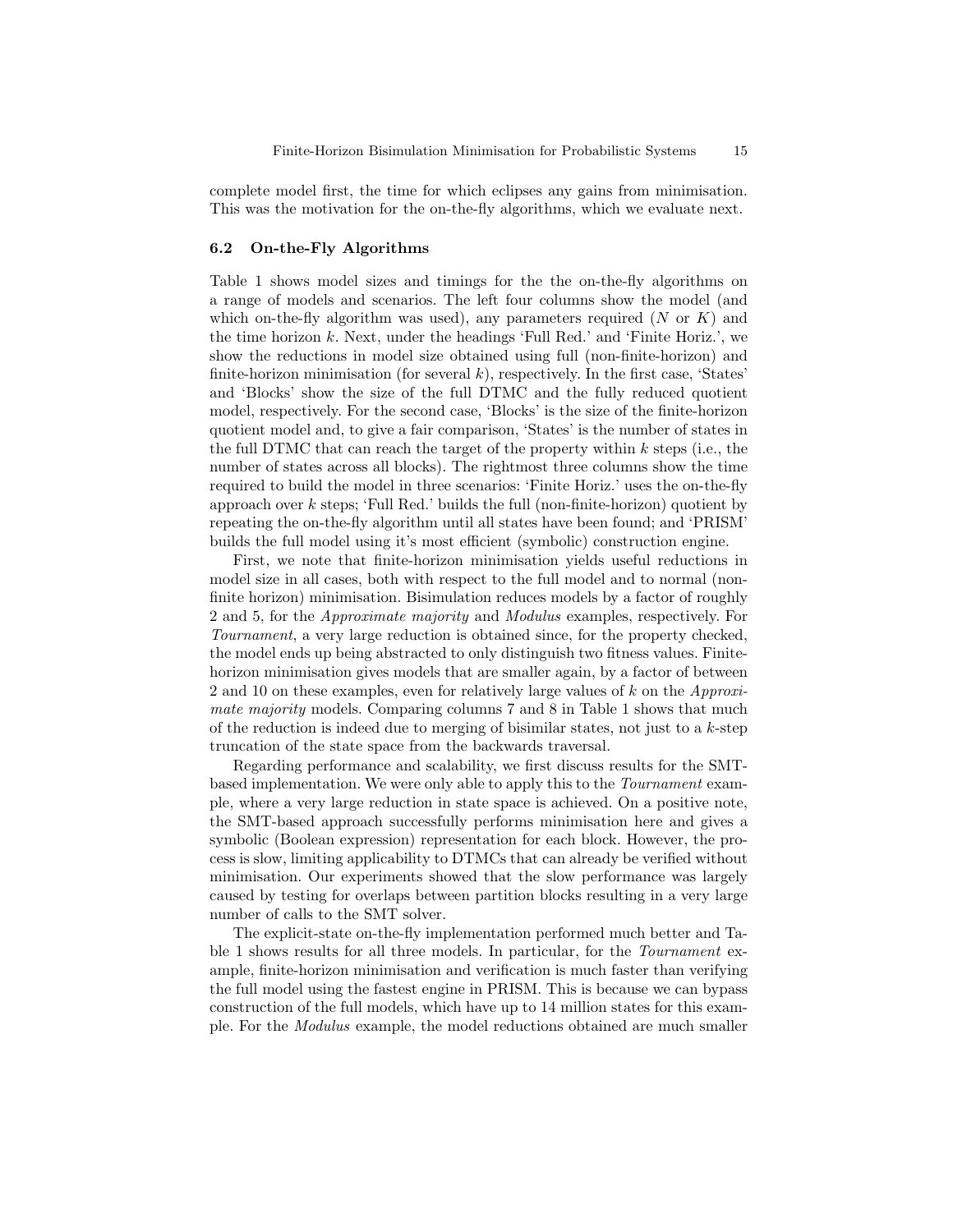| Model                                 | Param.s        |                |                           | Full Red.     |                |                 | Finite Horiz.        | Time(s)    |                |                         |
|---------------------------------------|----------------|----------------|---------------------------|---------------|----------------|-----------------|----------------------|------------|----------------|-------------------------|
| (method)                              | $\overline{N}$ | $\overline{K}$ | $_{k}$                    | <b>States</b> |                |                 | Blocks States Blocks | PRISM      |                | Full Red. Finite Horiz. |
| Approx.<br>majority<br>(explicit)     |                |                | $\overline{20}$           | 20300         | 10201          | 242             | 122                  |            | 14.2           | 0.2                     |
|                                       |                | 100            | 40                        |               |                | 882             | 442                  | 11.0       |                | 0.3                     |
|                                       |                |                | 60                        |               |                | 1922            | 962                  |            |                | 0.4                     |
|                                       |                |                | 100                       | 45450         | 22801          | 5202            | 2602                 | 46.1       | 83.1           | 1.2                     |
|                                       |                | 150            | 150                       |               |                | 11552           | 5777                 |            |                | 5.1                     |
|                                       | n/a            |                | 200                       |               |                | 20402           | 10202                |            |                | 15.6                    |
|                                       |                |                | 250                       | 80600         | 40401          | 31752           | 15877                | memout     | 293.5          | 40.8                    |
|                                       |                |                | 200 300                   |               |                | 45602           | 22802                |            |                | 93.9                    |
|                                       |                |                | 350                       |               |                | 61952           | 30977                |            |                | 180.8                   |
|                                       |                |                | 375                       | 125750        | 63001          | 71064           | 35533                | memout     | 773.5          | 247.8                   |
|                                       |                |                | $250\, \overline{400}$    |               |                | 80802           | 40402                |            |                | 323.2                   |
|                                       |                |                | 425                       |               |                | 91164           | 45583                |            |                | 416.6                   |
|                                       |                |                | 8                         | 1184040       | 22             | 6435            | 10                   | 19.2       | 5.3            | 0.3                     |
|                                       |                | 22             | 9                         |               |                | 11440           | 11                   |            |                | 0.4                     |
|                                       | 8              |                | 10                        |               |                | 19448           | $\overline{12}$      |            |                | 0.4                     |
|                                       |                |                | $\overline{8}$            | 1560780       |                | 6435            | $\overline{10}$      |            | 7.0            | $\overline{0.3}$        |
| Genetic alg.                          |                | 23             | 9                         |               | 23             | 11440           | $\overline{11}$      | 31.1       |                | 0.4                     |
| tournament                            |                |                | 10                        |               |                | 19448           | 12                   |            |                | 0.4                     |
| (explicit)                            |                |                | $\overline{8}$            | 10015005      | 21             | 24310           | $\overline{10}$      |            |                | 0.5                     |
|                                       |                | 21             | $\overline{9}$            |               |                | 48620           | $\overline{11}$      | 59.0       | 43.6           | 0.6                     |
|                                       | 10             |                | $\overline{10}$           |               |                | 92378           | 12                   |            |                | 0.7                     |
|                                       |                | 22             | 8                         | 14307150      | 22             | 24310           | 10                   | 61.3       | 51.3           | 0.5                     |
|                                       |                |                | $\overline{9}$            |               |                | 48620           | $\overline{11}$      |            |                | 0.6                     |
|                                       |                |                | $\overline{10}$           |               |                | 92378           | $\overline{12}$      |            |                | 0.7                     |
| Genetic alg.<br>tournament<br>(SMT)   |                |                | 3                         | 165           | 9              | 20              | 5                    | 0.03       | 155            | 4.5                     |
|                                       |                | 9              | $\overline{4}$            |               |                | 35              | $\overline{6}$       |            |                | 11.1                    |
|                                       | $\overline{4}$ |                | 5                         |               |                | 56              | 7                    |            |                | 23.5                    |
|                                       |                | 10             | $\overline{\overline{3}}$ | 220           | 10             | 20              | 5                    | 0.03       | 215            | 9.3                     |
|                                       |                |                | 4                         |               |                | 35              | 6                    |            |                | 15.1                    |
|                                       |                |                | 5                         |               |                | 56              | 7                    |            |                | 31.1                    |
|                                       | 5              | 9              | $\overline{3}$            | 330           | 9              | 35              | $\overline{5}$       | 0.04       | 723.4          | $\overline{22.1}$       |
|                                       |                |                | $\overline{4}$            |               |                | $\overline{70}$ | $\overline{6}$       |            |                | 70.7                    |
|                                       |                |                | 5                         |               |                | 126             | 7                    |            |                | 180.9                   |
|                                       |                | 10             | $\overline{3}$            |               |                | 35              | $\overline{5}$       | 0.04       | 1998.7         | 48.8                    |
|                                       |                |                | $\overline{4}$            | 495           | 10             | $\overline{70}$ | $\overline{6}$       |            |                | 82.0                    |
|                                       |                |                | $\overline{5}$            |               |                | 126             | 7                    |            |                | 233.7                   |
| Genetic alg.<br>modulus<br>(explicit) |                | 19             | 8                         | 177100        | 29565<br>38431 | 22179           | 3638                 | 0.4<br>0.5 | 475.3<br>778.6 | 6.8                     |
|                                       | 7              |                | $\overline{9}$            |               |                | 39404           | 6491                 |            |                | $\overline{21.6}$       |
|                                       |                |                | $\overline{10}$           |               |                | 66002           | 10914                |            |                | 64.3                    |
|                                       |                | 20             | 8                         | 230230        |                | 22179           | 3637                 |            |                | 6.9                     |
|                                       |                |                | 9                         |               |                | 39404           | 6488                 |            |                | $\overline{20.3}$       |
|                                       |                |                | 10                        |               |                | 66068           | 10914                |            |                | 65.9                    |
|                                       |                |                | $\overline{6}$            |               | 12707          | 24822           | 3435                 | 0.3        | 79.9           | 7.7                     |
|                                       |                | 11             | 7                         | 75582         |                | 51756           | 8084                 |            |                | 32.3                    |
|                                       | 9              | 12             | 8                         |               |                | 70448           | 11745                | 0.3        | 253.5          | 58.3                    |
|                                       |                |                | $\overline{6}$            |               |                | 24906           | 3450                 |            |                | 7.8<br>37.4             |
|                                       |                |                | 7<br>8                    | 125970        | 21145          | 54440           | 8482                 |            |                |                         |
|                                       |                |                |                           |               |                | 88642           | 14207                |            |                | 102.4                   |

<span id="page-15-0"></span>Table 1. Experimental results for on-the-fly bisimulation minimisation.

and, as a result, PRISM is able to build and verify the model faster. However, for the Approximate Majority example, the minimisation approach can be applied to larger models than can be handled by PRISM. For this example, although the state spaces of the full model are manageable, the models prove poorly suited to PRISM's model construction implementation (which is based on binary decision diagram data structures).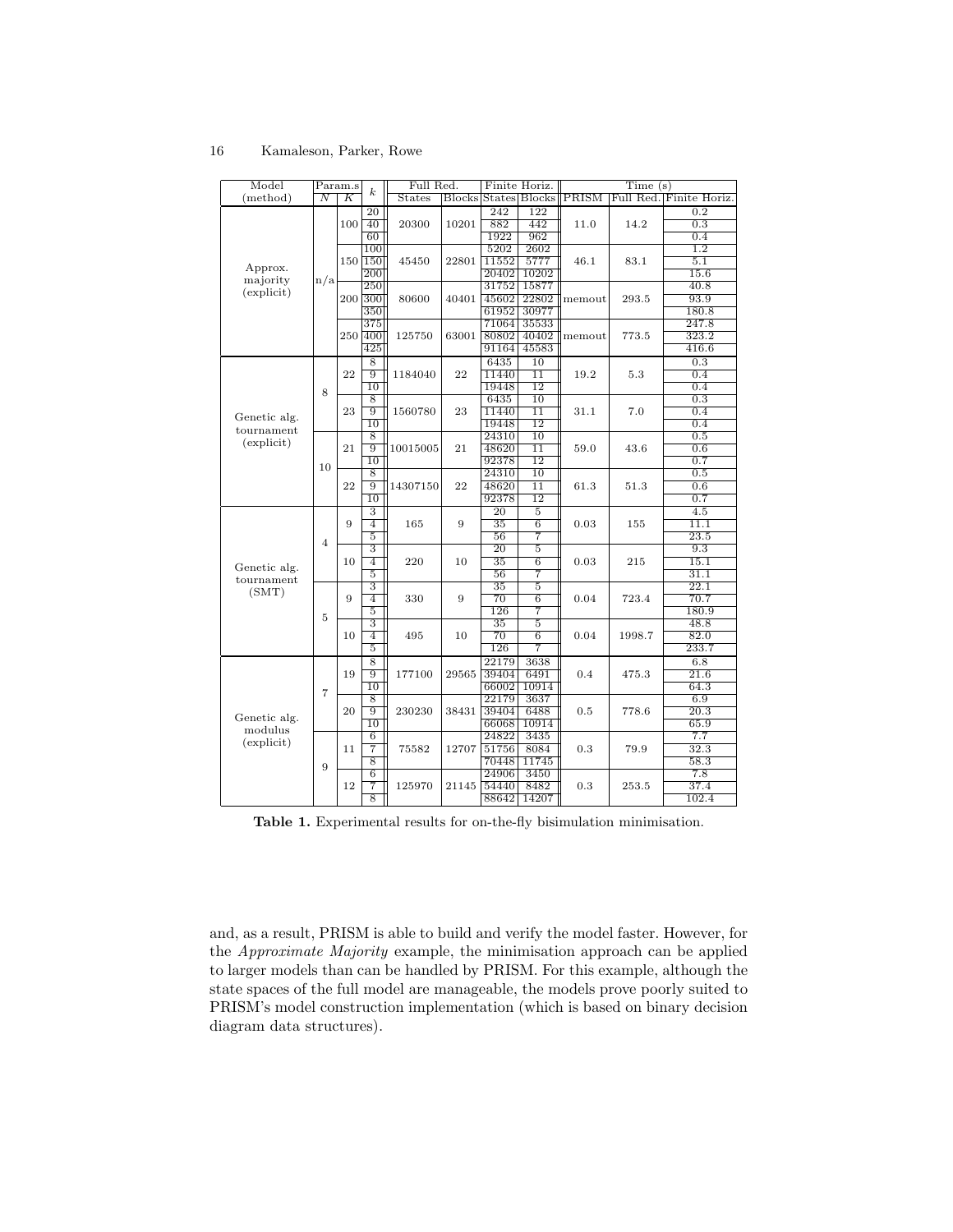## 7 Conclusions

We have presented model reduction techniques for verifying finite-horizon properties on discrete-time Markov chains. We formalised the notion of  $k$ -step finitehorizon bisimulation mininisation and clarified the subset of PCTL that it preserves. We have given both a partition-refinement algorithm and an on-the-fly approach, implemented in both a symbolic (SMT-based) and explicit-state manner as an extension of PRISM. Experimental results demonstrated that significant model reductions can be obtained in this manner, resulting in improvements in both execution time and scalability with respect to the existing efficient implementations in PRISM.

Future work in this area will involve extending the techniques to other classes of probabilistic models, and adapting the on-the-fly approaches to preserve the full time-bounded fragment of PCTL, including nested formulae.

Acknowledgements. This work has been supported by the EU-FP7-funded project HIERATIC.

# References

- <span id="page-16-2"></span>1. Aljazzar, H., Fischer, M., Grunske, L., Kuntz, M., Leitner, F., Leue, S.: Safety analysis of an airbag system using probabilistic FMEA and probabilistic counterexamples. In: Proc. QEST'09 (2009)
- <span id="page-16-13"></span>2. Angluin, D., Aspnes, J., Eisenstat, D.: A simple population protocol for fast robust approximate majority. Distributed Computing 21(2), 87–102 (2008)
- <span id="page-16-9"></span>3. Aziz, A., Singhal, V., Balarin, F., Brayton, R.K., Sangiovanni-Vincentelli, A.L.: It usually works: The temporal logic of stochastic systems. In: CAV'95 (1995)
- <span id="page-16-12"></span>4. De Moura, L., Bjørner, N.: Z3: An efficient SMT solver. In: Proc. TACAS'08 (2008)
- <span id="page-16-11"></span>5. De Moura, L., Bjørner, N.: Satisfiability modulo theories: Introduction and applications. Communications of the ACM 54(9), 69–77 (2011)
- <span id="page-16-6"></span>6. Dehnert, C., Katoen, J.P., Parker, D.: SMT-based bisimulation minimisation of Markov models. In: Proc. VMCAI'13. pp. 28–47 (2013)
- <span id="page-16-7"></span>7. Della Penna, G., Intrigila, B., Melatti, I., Tronci, E., Zilli, M.V.: Finite horizon analysis of markov chains with the mur $\phi$  verifier. STTT 8(4-5), 397-409 (2006)
- <span id="page-16-10"></span>8. Derisavi, S.: Signature-based symbolic algorithm for optimal Markov chain lumping. In: Proc. QEST'07. pp. 141–150. IEEE Computer Society (2007)
- <span id="page-16-5"></span>9. Derisavi, S., Hermanns, H., Sanders, W.H.: Optimal state-space lumping in Markov chains. Information Processing Letters 87(6), 309–315 (2003)
- <span id="page-16-3"></span>10. Hansson, H., Jonsson, B.: A logic for reasoning about time and reliability. FAC 6(5), 512–535 (1994)
- <span id="page-16-1"></span>11. Heath, J., Kwiatkowska, M., Norman, G., Parker, D., Tymchyshyn, O.: Probabilistic model checking of complex biological pathways. In: Proc. CMSB'06 (2006)
- <span id="page-16-4"></span>12. Katoen, J.P., Kemna, T., Zapreev, I., Jansen, D.: Bisimulation minimisation mostly speeds up probabilistic model checking. In: Proc. TACAS'07. vol. 4424 (2007)
- <span id="page-16-0"></span>13. Katoen, J.P., Zapreev, I.S., Hahn, E.M., Hermanns, H., Jansen, D.N.: The ins and outs of the probabilistic model checker MRMC. Perform. eval. 68(2), 90–104 (2011)
- <span id="page-16-8"></span>14. Kemeny, J., Snell, J., Knapp, A.: Denumerable Markov Chains. Springer-Verlag, 2nd edn. (1976)